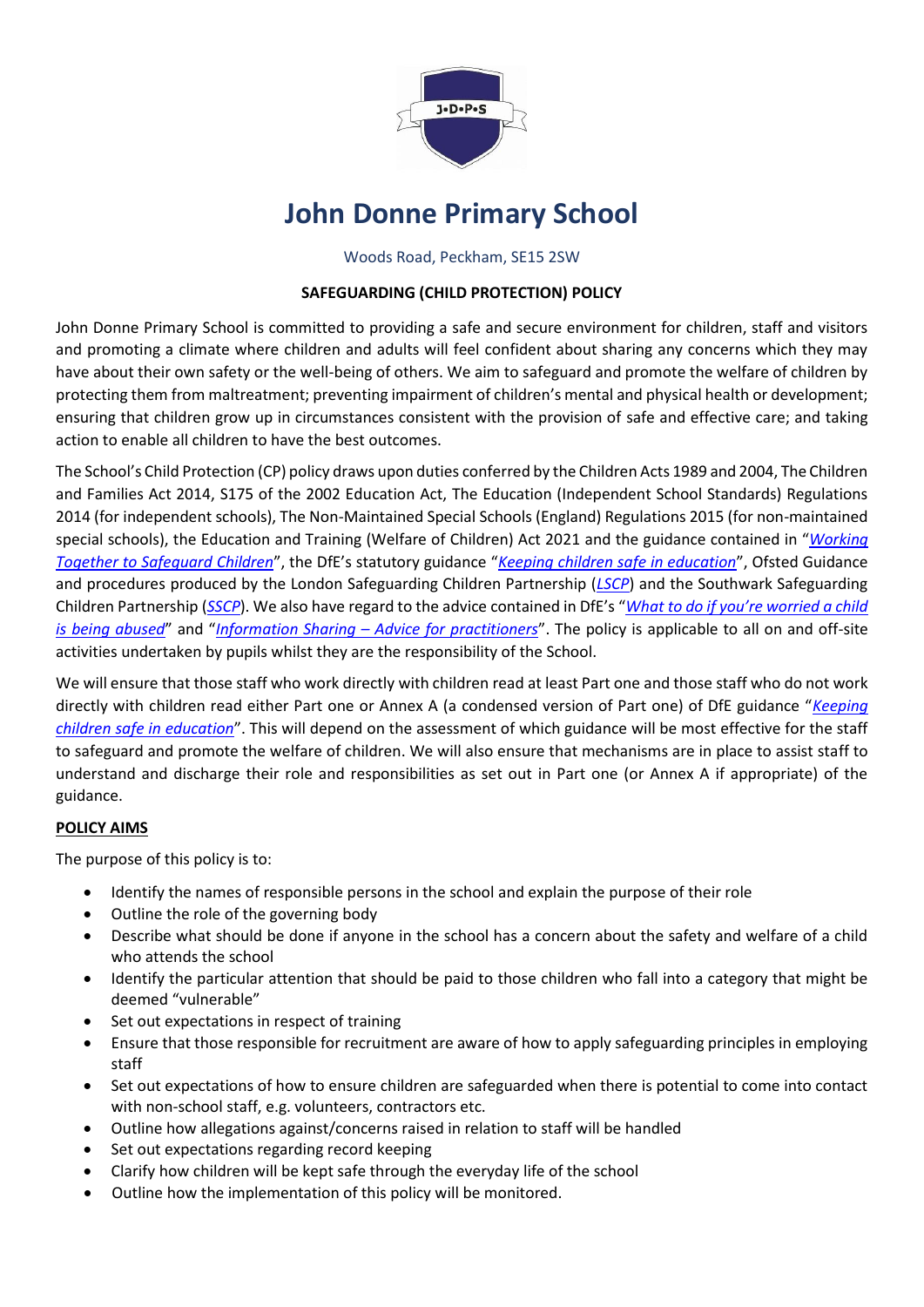This policy is consistent with all other policies adopted by the Governors and should in particular be read in conjunction with the following policies relevant to the safety and welfare of children:

Trips and outings policy E-safety policy Behaviour and motivation policy Late collection policy Staff code of conduct Accessibility policy Equality policy Anti-bullying policy

# **COVID-19**

We note the DfE's updated contingency framework *[Managing coronavirus \(COVID-19\) in education and childcare](https://www.gov.uk/government/publications/coronavirus-covid-19-local-restrictions-in-education-and-childcare-settings?utm_medium=email&utm_campaign=govuk-notifications&utm_source=f75efe81-efb1-40ab-bae6-f57a074b6f05&utm_content=daily)  [settings](https://www.gov.uk/government/publications/coronavirus-covid-19-local-restrictions-in-education-and-childcare-settings?utm_medium=email&utm_campaign=govuk-notifications&utm_source=f75efe81-efb1-40ab-bae6-f57a074b6f05&utm_content=daily)*, which includes the new thresholds at which we might consider seeking public health advice and taking further action to reinforce measures already in place, updates to the circumstances in which local health protection teams or directors of public health might recommend us introduce some additional measures, and annexed guidance for managing cases. We note in particular the sections of the Guidance on 'Safeguarding and designated safeguarding leads' and 'Vulnerable children and young people' under 'Other considerations where attendance has been restricted'. We also note the Government's updated *[Actions for schools during the coronavirus outbreak](https://www.gov.uk/government/publications/actions-for-schools-during-the-coronavirus-outbreak?utm_medium=email&utm_campaign=govuk-notifications&utm_source=ae0d31a3-dbde-4cbf-91b2-2ed48dd33915&utm_content=daily)* / *[Actions for early years and childcare providers during](https://www.gov.uk/government/publications/coronavirus-covid-19-early-years-and-childcare-closures/coronavirus-covid-19-early-years-and-childcare-closures#safeguarding-and-welfare) the coronavirus (COVID-19) outbreak*

## **RESPONSIBILITIES AND IMMEDIATE ACTION**

Safeguarding and promoting the welfare of children in our school is the responsibility of the whole school community. All adults working in this School (including visiting staff, supply teachers, volunteers and students on placement) are required to report instances of actual or suspected child abuse or neglect to the Designated Safeguarding Lead (DSL) or to a Deputy Designated Safeguarding Lead (DDSL).

# **The Designated Safeguarding Lead is: Jo Rooney**

# **The Deputy Designated Safeguarding Leads are: David James, Cindy McDonald and Cat Shuttleworth**

The Designated Safeguarding Lead who is a member of the school's leadership team takes lead responsibility for safeguarding and child protection (including online safety) and works with the mental health leads where safeguarding concerns are linked to mental health, provides advice and support to other staff on child welfare and child protection matters, takes part in strategy discussions and inter-agency meetings, and/or supports other staff to do so, and contributes to the assessment of children. Whilst the activities of the DSL can be delegated to appropriately trained deputies, the ultimate lead responsibility for child protection remains with the DSL, this lead responsibility should not be delegated. During term time the DSL (or a deputy) will always be available (during school hours) for staff in the school to discuss any safeguarding concerns, which may include availability via phone and/or other media in exceptional circumstances.

DSL is the first point of contact for external agencies that are pursuing Child Protection investigations and co-ordinates the school's representation at CP conferences and Core Group meetings (including the submission of written reports for conferences). When an individual concern/incident is brought to the notice of the Designated Safeguarding Lead, they will be responsible for deciding upon whether or not this should be reported to other agencies as a safeguarding issue. Where there is any doubt as to the seriousness of this concern, or disagreement between the Designated Safeguarding Lead and the member of staff reporting the concern, advice will be sought from the Deputy Designated Safeguarding Lead (DDSL) or the LA's Strategic Lead Officer for safeguarding in education services. If a child is in immediate danger or is at risk of harm, a referral will be made to Southwark Multi Agency Safeguarding Hub (*[MASH](https://www.southwark.gov.uk/childcare-and-parenting/children-s-social-care/child-protection/multi-agency-safeguarding-hub-mash)*) (or its equivalent in another LA if the child resides in a different LA) and/or the police immediately.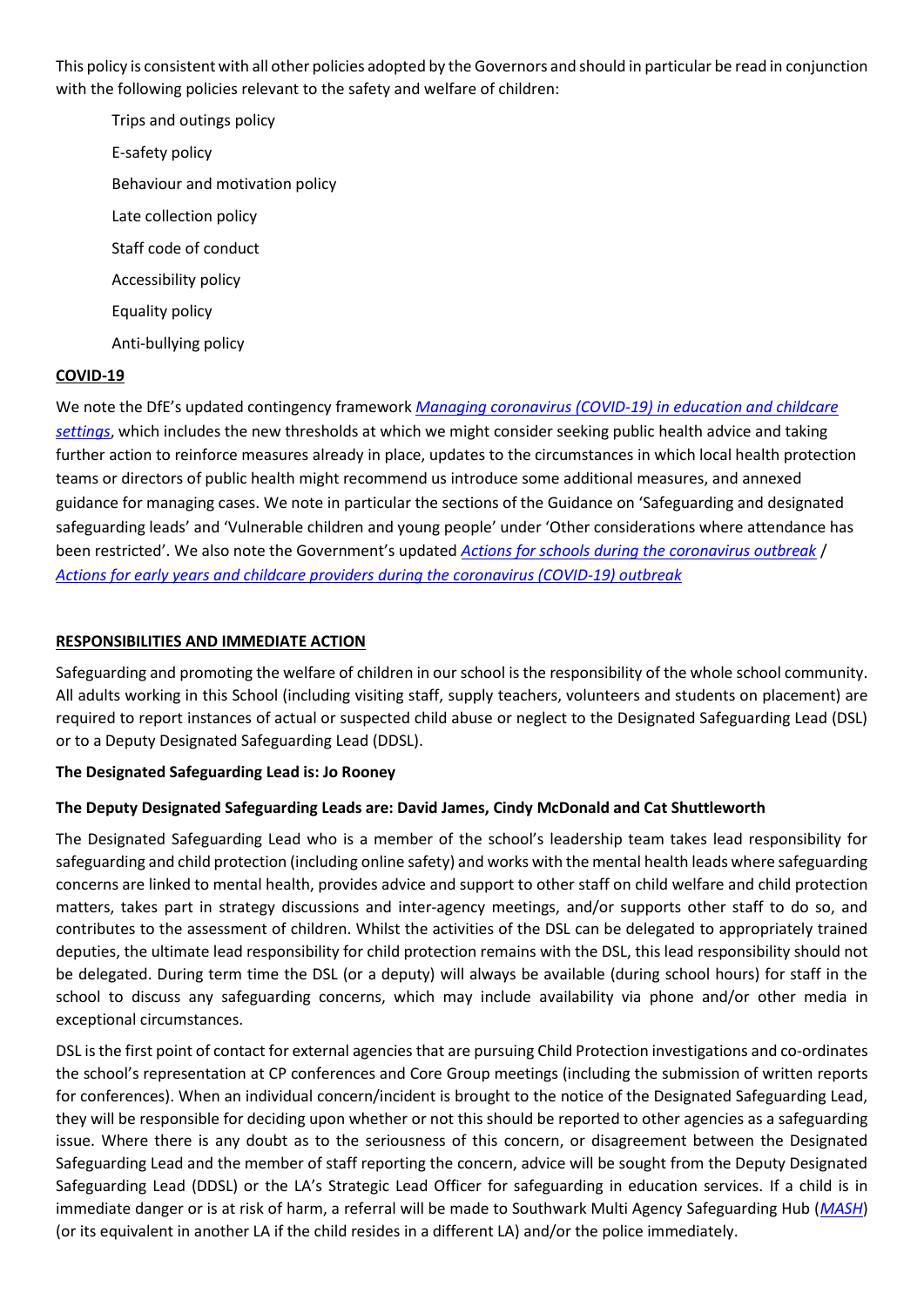Although all staff should be aware of the process for making referrals to children's social care and for statutory assessments that may follow a referral, along with the role they might be expected to play in such assessments, the DSL (and any deputies) are most likely to have a complete safeguarding picture and be the most appropriate person to advise on the response to safeguarding concerns. The DSL or a deputy will always be available to discuss safeguarding concerns. If in exceptional circumstances, the DSL (or deputy) is not available, this should not delay appropriate action being taken. Staff should consider speaking to a member of the senior leadership team and/or take advice from local children's social care. In these circumstances, any action taken should be shared with the DSL (or deputy) as soon as is practically possible.

## **THE ROLE OF THE GOVERNING BODY**

The Governing Body will ensure that they comply with their duties under legislation and that the policies, procedures and training in the school are effective and comply with the law at all times. Governors are expected to receive appropriate training on safeguarding at induction that is updated regularly. In addition, they should receive information (for example, via emails, e-bulletins and newsletters) on safeguarding and child protection at least annually so that they can demonstrate knowledge of their responsibilities relating to the protection of children, young people and vulnerable adults.

The Governing Body will ensure that the school contributes to inter-agency working in line with statutory guidance "*[Working Together to Safeguard Children](https://www.gov.uk/government/publications/working-together-to-safeguard-children--2)*" and that the school's safeguarding arrangements take into account the procedures and practice of the local authority as part of the inter-agency safeguarding procedures set up by the Southwark Safeguarding Children Partnership (SSCP).

The Governing Body has formally adopted this policy and will review its contents annually or sooner if any legislative or regulatory changes are notified to it by the designated governor or the headteacher.

The Governing Body has nominated **Chloe McCulloch** as a lead to take leadership responsibility for the school's safeguarding arrangements.

Concerns about and allegations of abuse made against the headteacher will be referred to the chair of governors who will liaise with the LA's designated officer (LADO) and partner agencies and will attend any strategy meetings called in respect of such an allegation against the headteacher.

As a good practice, the headteacher will provide termly report to the Governing Body outlining details of any safeguarding issues that have arisen during the term and the outcome of any cases identified. These reports will respect all issues of confidentiality and will not therefore identify any person(s) by name.

Also as a good practice, the nominated governor will meet on a regular basis with the DSL to monitor the school's safeguarding arrangements and both the volume and progress of cases where a concern has been raised to ensure that the school is meeting its duties in respect of safeguarding.

#### **Types of child abuse and neglect**

**Abuse**: a form of maltreatment of a child. Somebody may abuse or neglect a child by inflicting harm, or by failing to act to prevent harm. They may be abused by an adult or adults or another child or children.

**Physical abuse**: a form of abuse which may involve hitting, shaking, throwing, poisoning, burning or scalding, drowning, suffocating or otherwise causing physical harm to a child. Physical harm may also be caused when a parent or carer fabricates the symptoms of, or deliberately induces, illness in a child.

**Emotional abuse**: the persistent emotional maltreatment of a child such as to cause severe and adverse effects on the child's emotional development. It may involve conveying to a child that they are worthless or unloved, inadequate, or valued only insofar as they meet the needs of another person. It may include not giving the child opportunities to express their views, deliberately silencing them or 'making fun' of what they say or how they communicate. It may feature age or developmentally inappropriate expectations being imposed on children. These may include interactions that are beyond a child's developmental capability as well as overprotection and limitation of exploration and learning, or preventing the child participating in normal social interaction. It may involve seeing or hearing the ill-treatment of another. It may involve serious bullying (including cyberbullying), causing children frequently to feel frightened or in danger, or the exploitation or corruption of children. Some level of emotional abuse is involved in all types of maltreatment of a child, although it may occur alone.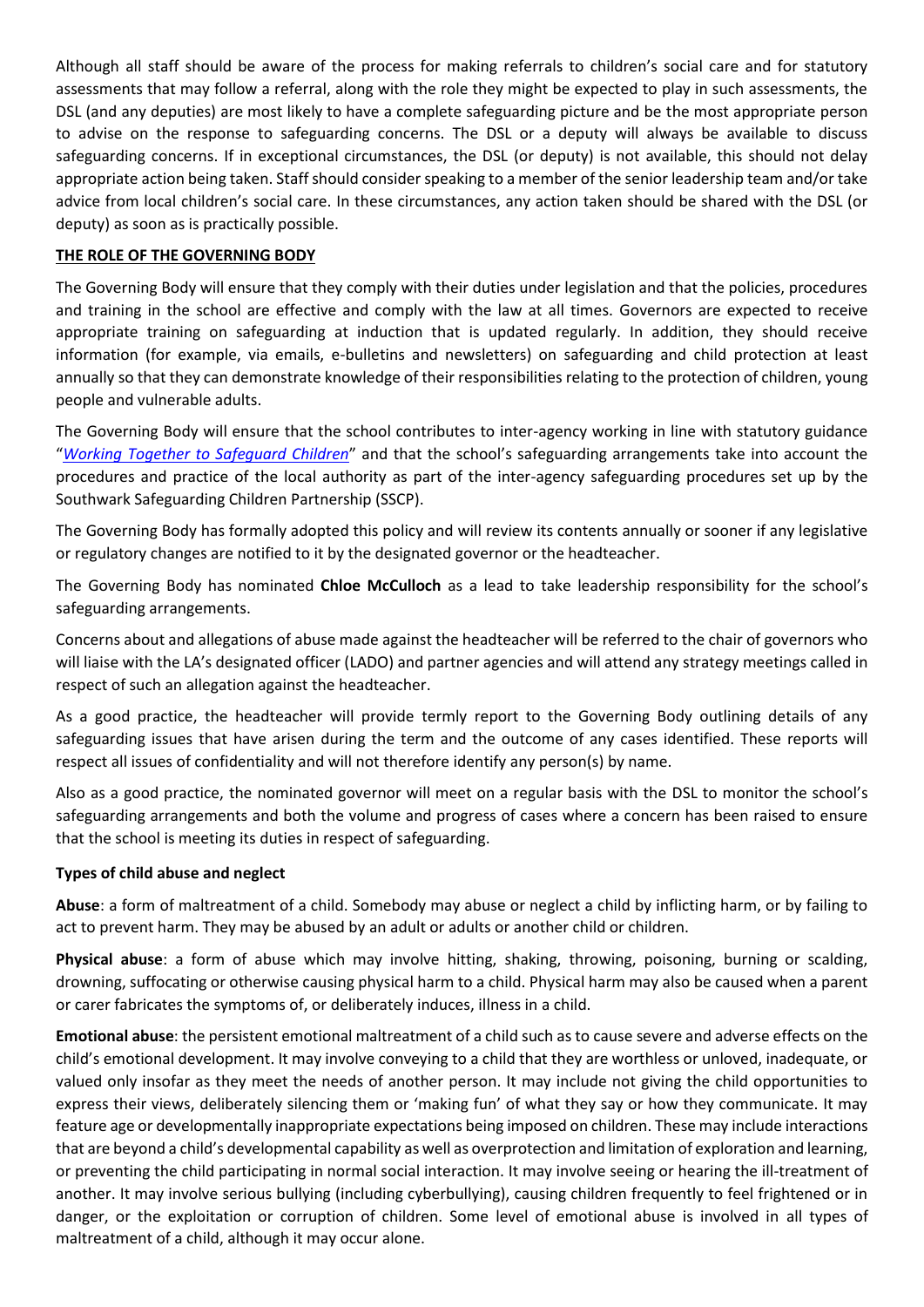**Sexual abuse**: involves forcing or enticing a child or young person to take part in sexual activities, not necessarily involving a high level of violence, whether or not the child is aware of what is happening. The activities may involve physical contact, including assault by penetration (for example rape or oral sex) or non-penetrative acts such as masturbation, kissing, rubbing and touching outside of clothing. They may also include non-contact activities, such as involving children in looking at, or in the production of, sexual images, watching sexual activities, encouraging children to behave in sexually inappropriate ways, or grooming a child in preparation for abuse (including via the internet). Sexual abuse is not solely perpetrated by adult males. Women can also commit acts of sexual abuse, as can other children.

**Neglect**: the persistent failure to meet a child's basic physical and/or psychological needs, likely to result in the serious impairment of the child's health or development. Neglect may occur during pregnancy as a result of maternal substance abuse. Once a child is born, neglect may involve a parent or carer failing to: provide adequate food, clothing and shelter (including exclusion from home or abandonment); protect a child from physical and emotional harm or danger; ensure adequate supervision (including the use of inadequate care-givers); or ensure access to appropriate medical care or treatment. It may also include neglect of, or unresponsiveness to, a child's basic emotional needs.

Safeguarding incidents and/or behaviours can be associated with factors outside the school or college and/or can occur between children outside of these environments. All staff, but especially the DSL and DDSLs will be considering whether children are at risk of abuse or exploitation in situations outside their families. Extra-familial harms take a variety of different forms and children can be vulnerable to multiple harms including (but not limited to) sexual exploitation, criminal exploitation, and serious youth violence. This is known as *[Contextual Safeguarding](https://contextualsafeguarding.org.uk/)*, which simply means assessments of children should consider whether wider environmental factors are present in a child's life that are a threat to their safety and/or welfare.

# **In addition to these types of abuse and neglect, members of staff will also be alert to following specific safeguarding issues:**

# **Mental Health**

We are aware that mental health problems can, in some cases, be an indicator that a child has suffered or is at risk of suffering abuse, neglect or exploitation. Only appropriately trained professionals should attempt to make a diagnosis of a mental health problem. Our staff members however, are well placed to observe children day-to-day and identify those whose behaviour suggests that they may be experiencing a mental health problem or be at risk of developing one. Where children have suffered abuse and neglect, or other potentially traumatic adverse childhood experiences, this can have a lasting impact throughout childhood, adolescence and into adulthood. It is key that our staff members are aware of how these children's experiences can impact on their mental health, behaviour and education. If staff have a mental health concern about a child that is also a safeguarding concern, this will be shared with the DSL with a view to referring to appropriate agencies following the referral procedures. We also note the DfE's advice and guidance on *[Mental Health and Behaviour in Schools](https://www.gov.uk/government/publications/mental-health-and-behaviour-in-schools--2)*.

# **Child Criminal Exploitation (CCE)**

CCE is where an individual or group takes advantage of an imbalance of power to coerce, control, manipulate or deceive a child into any criminal activity in exchange for something the victim needs or wants, and/or for the financial or other advantage of the perpetrator or facilitator and/or through violence or the threat of violence. The victim may have been criminally exploited even if the activity appears consensual. CCE does not always involve physical contact; it can also occur through the use of technology.

CCE can include children being forced to work in cannabis factories, being coerced into moving drugs or money across the country (county lines), forced to shoplift or pickpocket, or to threaten other young people. Some of the indicators of CCE are: children who appear with unexplained gifts or new possessions; children who associate with other young people involved in exploitation; children who suffer from changes in emotional well-being; children who misuse drugs and alcohol; children who go missing for periods of time or regularly come home late; and children who regularly miss school or education or do not take part in education. Any possible CCE case will be shared with the DSL with a view to referring to appropriate agencies following the referral procedures.

# **Child Sexual Exploitation (CSE)**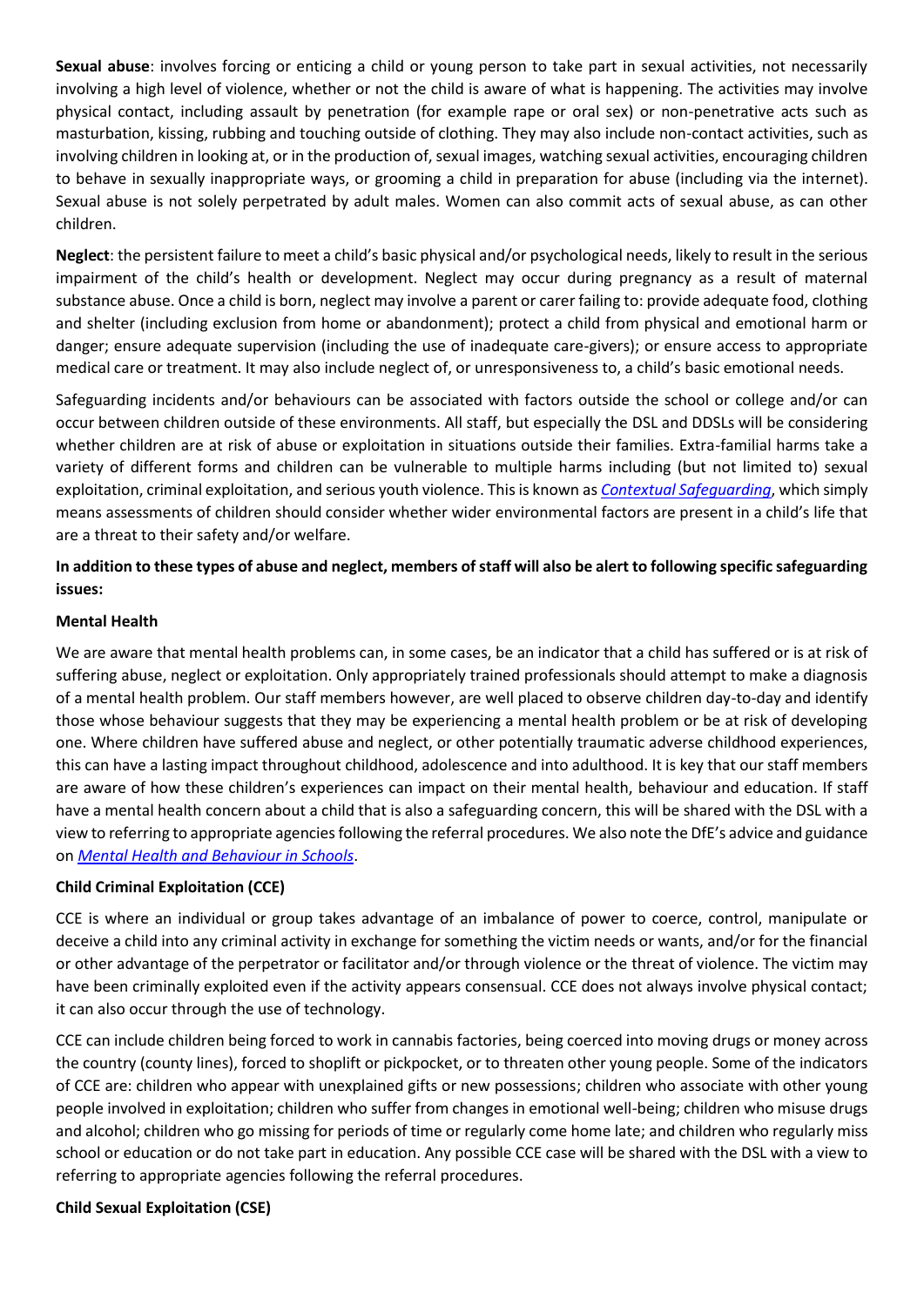CSE is a type of sexual abuse in which children are sexually exploited for money, power or status. Children or young people may be tricked into believing they are in a loving, consensual relationship. They might be invited to parties and given drugs and alcohol. They may also be groomed online. Some indicators of children being sexually exploited are: going missing for periods of time or regularly coming home late; regularly missing school or education or not taking part in education; appearing with unexplained gifts or new possessions; associating with other young people involved in exploitation; having older boyfriends or girlfriends; suffering from sexually transmitted infections; mood swings or changes in emotional wellbeing; drug and alcohol misuse and displaying inappropriate sexualised behaviour. A child under the age of 13 is not legally capable of consenting to sex (it is statutory rape) or any other type of sexual touching. Sexual activity with a child under 16 is also an offence. It is an offence for a person to have a sexual relationship with a 16 or 17 year old if that person holds a position of trust or authority in relation to the young person. Non consensual sex is rape whatever the age of the victim. If the victim is incapacitated through drink or drugs, or the victim or his or her family has been subject to violence or the threat of it, they cannot be considered to have given true consent and therefore offences may have been committed. Child sexual exploitation is therefore potentially a child protection issue for all children under the age of 18. Further information on signs of a child's involvement in sexual exploitation is available in Home Office guidance: *[Child sexual exploitation: guide for practitioners](https://www.gov.uk/government/publications/child-sexual-exploitation-definition-and-guide-for-practitioners)*.

Where it comes to our notice that a child under the age of 13 is, or may be, sexually active, whether or not they are a pupil of this school, this will result in an immediate referral to Children's Services. In the case of a young person between the ages of 13 and 16, an individual risk assessment will be conducted in accordance with the *[London Child](http://www.londoncp.co.uk/index.html)  [Protection Procedures](http://www.londoncp.co.uk/index.html)*. This will determine how and when information will be shared with parents and the investigating agencies.

# **Consensual and non-consensual sharing of nudes and semi-nude images and/or videos (also known as sexting or youth produced sexual imagery)**

Creating and sharing nudes and semi-nudes of under-18s (including those created and shared with consent) is illegal. Sharing nudes and semi-nudes covers the incidents where

- a person under the age of 18 creates and shares nudes and semi-nudes of themselves with a peer under the age of 18
- a person under the age of 18 shares nudes and semi-nudes created by another person under the age of 18 with a peer under the age of 18
- a person under the age of 18 is in possession of nudes and semi-nudes created by another person under the age of 18.

When such an incident involving nudes and semi-nudes comes to a member of staff's attention, this will be shared with the designated safeguarding lead with a view to referring to appropriate agencies following the referral procedures. Further information and advice on nudes and semi-nudes is available in the non-statutory guidance produced by the UK Council for Internet Safety (UKCIS) '*[Sharing nudes and semi-nudes: advice for education settings](https://www.gov.uk/government/uploads/system/uploads/attachment_data/file/609874/6_2939_SP_NCA_Sexting_In_Schools_FINAL_Update_Jan17.pdf)  [working with children and young people](https://www.gov.uk/government/uploads/system/uploads/attachment_data/file/609874/6_2939_SP_NCA_Sexting_In_Schools_FINAL_Update_Jan17.pdf)*'. We also note the DfE's *[Searching Screening and Confiscation Advice](https://www.gov.uk/government/publications/searching-screening-and-confiscation)* for schools.

# **Serious violence**

All staff will be made aware of indicators, which may signal that children are at risk from, or are involved with serious crime. These may include increased absence from school, a change in friendships or relationships with older individuals or groups, a significant decline in performance, signs of self-harm or significant change in wellbeing, or signs of assault or unexplained injuries. Unexplained gifts or new possessions could also indicate that children have been approached by, or are involved with, individuals associated with criminal networks or gangs and may be at risk of criminal exploitation. We are aware that there is a range of risk factors which increase the likelihood of involvement in serious violence, such as being male, having been frequently absent or permanently excluded from school, having experienced child maltreatment and having been involved in offending, such as theft or robbery. We are also aware that fear and a need for self-protection is a key motivation for children to carry a weapon – it affords a child a feeling of power. Neighbourhoods with high levels of deprivation and social exclusion generally have the highest rates of gun and knife crime. Children are more likely to carry knives and other weapons than guns. All staff will be aware of the associated risks and will share any concerns about or knowledge of such children immediately with the DSL. Further advice on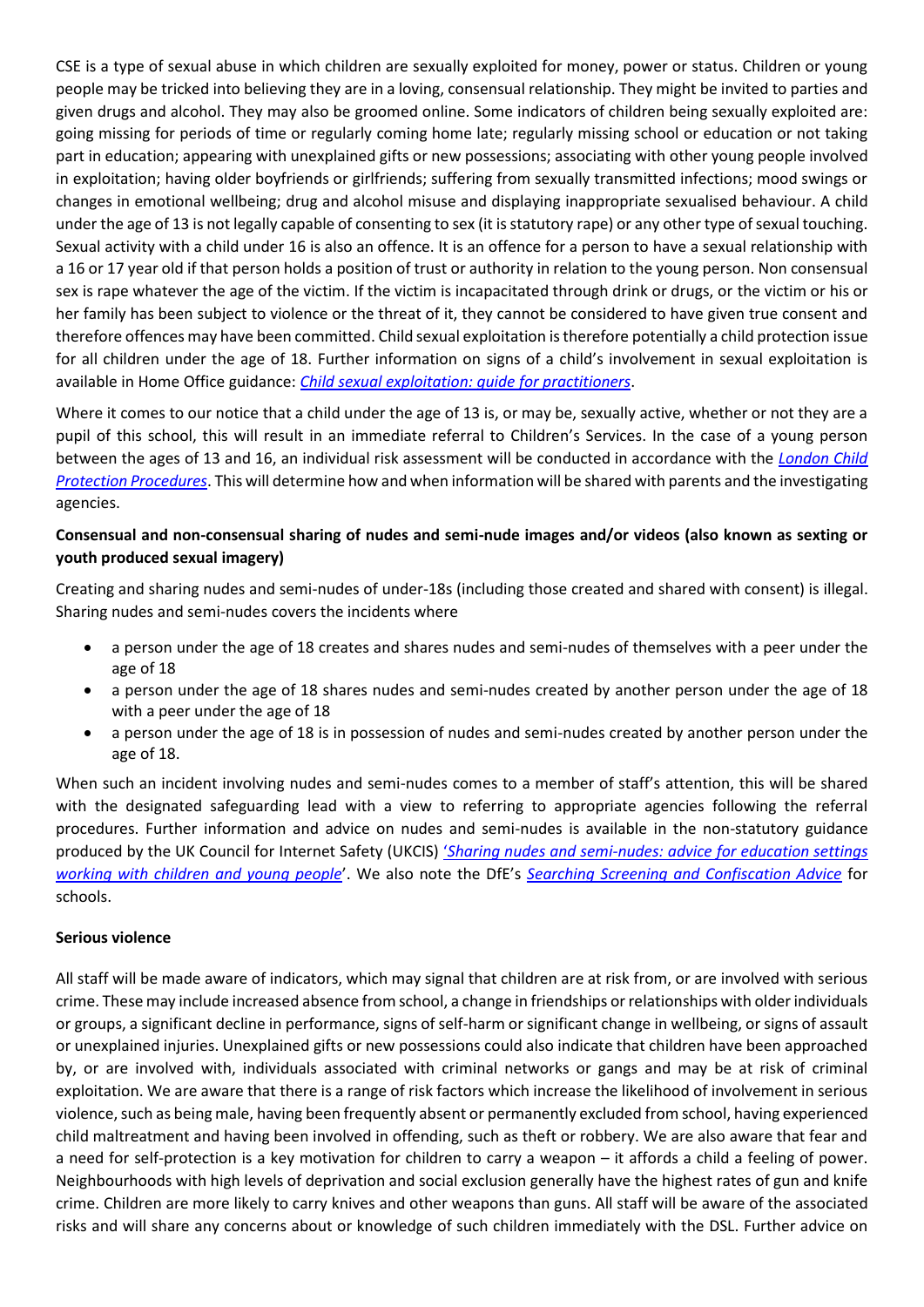these is available in the Home Office documents *[Advice to schools and colleges on gangs and youth violence](https://www.gov.uk/government/publications/advice-to-schools-and-colleges-on-gangs-and-youth-violence)* and *[Criminal exploitation of children and vulnerable adults: county lines](https://www.gov.uk/government/publications/criminal-exploitation-of-children-and-vulnerable-adults-county-lines)*.

# **County lines**

County lines is a term used to describe gangs and organised criminal networks involved in exporting illegal drugs using dedicated mobile phone lines or other form of "deal line". This activity can happen locally as well as across the UK – no specified distance of travel is required. Children and vulnerable adults are exploited to move, store and sell drugs and money. Offenders will often use coercion, intimidation, violence (including sexual violence) and weapons to ensure compliance of victims. Children can be targeted and recruited into county lines in a number of locations including schools (mainstream and special), further and higher educational institutions, pupil referral units, children's homes and care homes. Children are also increasingly being targeted and recruited online using social media. Children can easily become trapped by this type of exploitation as county lines gangs can manufacture drug debts which need to be worked off or threaten serious violence and kidnap towards victims (and their families) if they attempt to leave the county lines network. Some specific indicators that may be present where a child is criminally exploited through involvement in county lines are children who: go missing and are subsequently found in areas away from their home; have been the victim or perpetrator of serious violence (e.g. knife crime); are involved in receiving requests for drugs via a phone line, moving drugs, handing over and collecting money for drugs; are exposed to techniques such as 'plugging', where drugs are concealed internally to avoid detection; are found in accommodation that they have no connection with, often called a 'traphouse or cuckooing' or hotel room where there is drug activity; owe a 'debt bond' to their exploiters; have their bank accounts used to facilitate drug dealing.

# **Peer on peer/child on child abuse**

Children are capable of abusing their peers. This can happen both inside and outside of school and online and take different forms, such as bullying (including cyberbullying, prejudice-based and discriminatory bullying); abuse in intimate personal relationships between peers; physical abuse (such as hitting, kicking, shaking, biting, hair pulling, or otherwise causing physical harm, which may include an online element that facilitates, threatens and/or encourages physical abuse; violence, particularly pre-planned, forcing other children to use drugs or alcohol, initiation/hazing type violence and rituals), emotional abuse (blackmail or extortion, threats and intimidation), sexual violence, such as rape, assault by penetration and sexual harassment, such as sexual comments, remarks, jokes and online sexual harassment, consensual and non-consensual sharing of nudes and semi-nudes images and/or videos (also known as sexting or youth produced sexual imagery), sexual abuse (indecent exposure, indecent touching or serious sexual assaults, forcing other children to watch pornography or take part in sexting) and sexual exploitation (causing someone to engage in sexual activity without consent, such as forcing someone to strip, touch themselves sexually, or to engage in sexual activity with a third party; having an older boyfriend/girlfriend, associating with unknown adults or other sexually exploited children, staying out overnight, photographing or videoing other children performing indecent acts) and upskirting, which typically involves taking a picture under a person's clothing without them knowing, with the intention of viewing their genitals or buttocks to obtain sexual gratification or cause the victim humiliation, distress or alarm. Upskirting is now a criminal offence. Although it is more likely that girls will be victims and boys perpetrators, all peer on peer abuse is unacceptable and will be taken seriously. We do not tolerate these or pass them off as "banter", "just having a laugh" or "part of growing up".

The school has a strong commitment to an anti-bullying policy and will consider all coercive acts and peer on peer abuse within a Child Protection context. We recognise that some pupils will sometimes negatively affect the learning and wellbeing of other pupils and their behaviour will be dealt with under the school's behaviour policy. As a school, we will minimise the risk of allegations against other pupils by providing a developmentally appropriate PSHE syllabus which develops pupils' understanding of acceptable behaviour and keeping themselves safe, having systems in place for any pupil to raise concerns with staff, knowing that they will be listened to, believed and valued, delivering targeted work on assertiveness and keeping safe to those pupils identified as being at risk, developing robust risk assessments and providing targeted work for pupils identified as being a potential risk to other pupils. It is important that all our staff recognise the indicators and signs of peer on peer abuse and know how to identify it and respond to reports. Any possible peer on peer abuse case will be shared with the DSL with a view to referring to appropriate agencies following the referral procedures. We also note the DfE's advice and guidance on *[Preventing and Tackling Bullying.](https://www.gov.uk/government/publications/preventing-and-tackling-bullying)*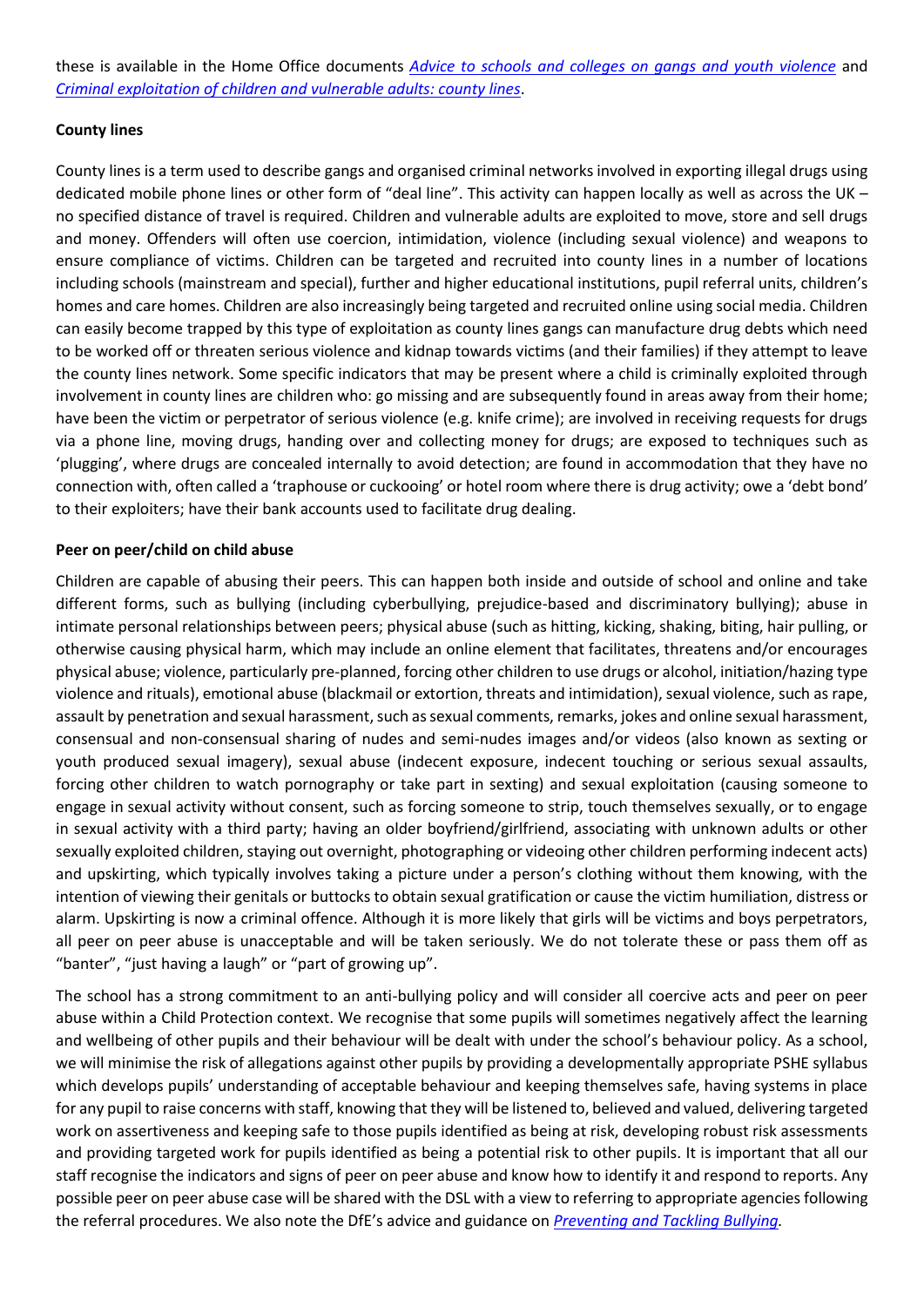#### **Sexual harassment, online sexual abuse and sexual violence**

Sexual harassment, online sexual abuse and sexual violence (including sexualised language) is unacceptable in our school and we have appropriate sanctions in place. We understand that sexual harassment, online sexual abuse and sexual violence are happening in and around the school, even when there are no specific reports. We work actively to prevent sexual harassment, online sexual abuse and sexual violence through a whole-school approach that includes an effective behaviour policy, pastoral support and a carefully planned relationships, sex and health education curriculum, which specifically addresses sexual harassment, online abuse, sexual violence and issues of consent. We will ensure that children are taught about safeguarding risks, including online risks and will support pupils to understand what constitutes a healthy relationship, both online and offline. Our staff members have been made aware and have appropriate knowledge of '*Part 5: Child on child sexual violence and sexual harassment*' of DfE guidance "*[Keeping children safe in education](https://www.gov.uk/government/publications/keeping-children-safe-in-education--2)*". All pupils are supported to report concerns about harmful sexual behaviour freely. We will take concerns seriously and deal with them swiftly and appropriately and will ensure pupils are confident that this is case. We will be alert to factors that increase vulnerability or potential vulnerability such as mental ill health, domestic abuse, children with additional needs, and children from groups at greater risk of exploitation and/or of feeling unable to report abuse (for example, girls and LGBT children). We will identify and address any barriers that can prevent a pupil from making a disclosure, for example communication needs. Staff will share any concerns about or knowledge of such incidents immediately with the DSL with a view to ensuring that support systems are in place for victims. Where necessary, we will work with relevant external agencies to address the issue, which may include a referral to MASH and reporting to the Police. We will keep comprehensive records of all allegations.

#### **Sexual violence and sexual harassment between children**

Sexual violence and sexual harassment can occur between two children of any age and sex. It can also occur through a group of children sexually assaulting or sexually harassing a single child or group of children. It can occur online and offline (both physically and verbally). It is more likely that girls will be the victims of sexual violence and sexual harassment and more likely it will be perpetrated by boys. Children who are victims of sexual violence and sexual harassment will find the experience stressful and distressing. This will affect their educational attainment. We will handle reports of sexual violence and harassment between children, both on and outside school premises, in line with '*Part 5: Child on child sexual violence and sexual harassment*' of DfE guidance "*[Keeping children safe in education](https://www.gov.uk/government/publications/keeping-children-safe-in-education--2)*" and train our staff members accordingly (including teachers delivering relationships, sex and health education). Staff will share any concerns about or knowledge of such incidents immediately with the DSL with a view to ensuring that support systems are in place for victims (and alleged perpetrators). We take these incidents seriously and ensure that victims are protected, offered appropriate support and every effort is made to ensure their education is not disrupted. Where necessary, we will work with relevant external agencies to address the issue, which may include a referral to MASH and reporting to the Police. .

On one hand, we need to safeguard the victim (and the wider pupil/student body) and on the other hand provide the alleged perpetrator with an education, safeguarding support as appropriate and implement any disciplinary sanctions. Harmful sexual behaviours in young children may be (and often are) a symptom of either their own abuse or exposure to abusive practices and or materials. We will take advice, as appropriate, from children's social care, specialist sexual violence services and the police. If the alleged perpetrator moves to another educational institution (for any reason), we will make the new educational institution aware of any ongoing support needs and where appropriate, potential risks to other children and staff. The designated safeguarding lead will take responsibility to ensure this happens as well as transferring the child protection file.

#### **Domestic abuse**

Domestic violence and abuse is any incident or pattern of incidents of controlling, coercive, threatening behaviour, violence or abuse between those aged 16 or over who are, or have been, intimate partners or family members regardless of gender or sexuality. The abuse can encompass, but is not limited to psychological, physical, sexual, financial and emotional. Types of domestic abuse include intimate partner violence, abuse by family members, teenage relationship abuse and child/adolescent to parent violence and abuse. Anyone can be a victim of domestic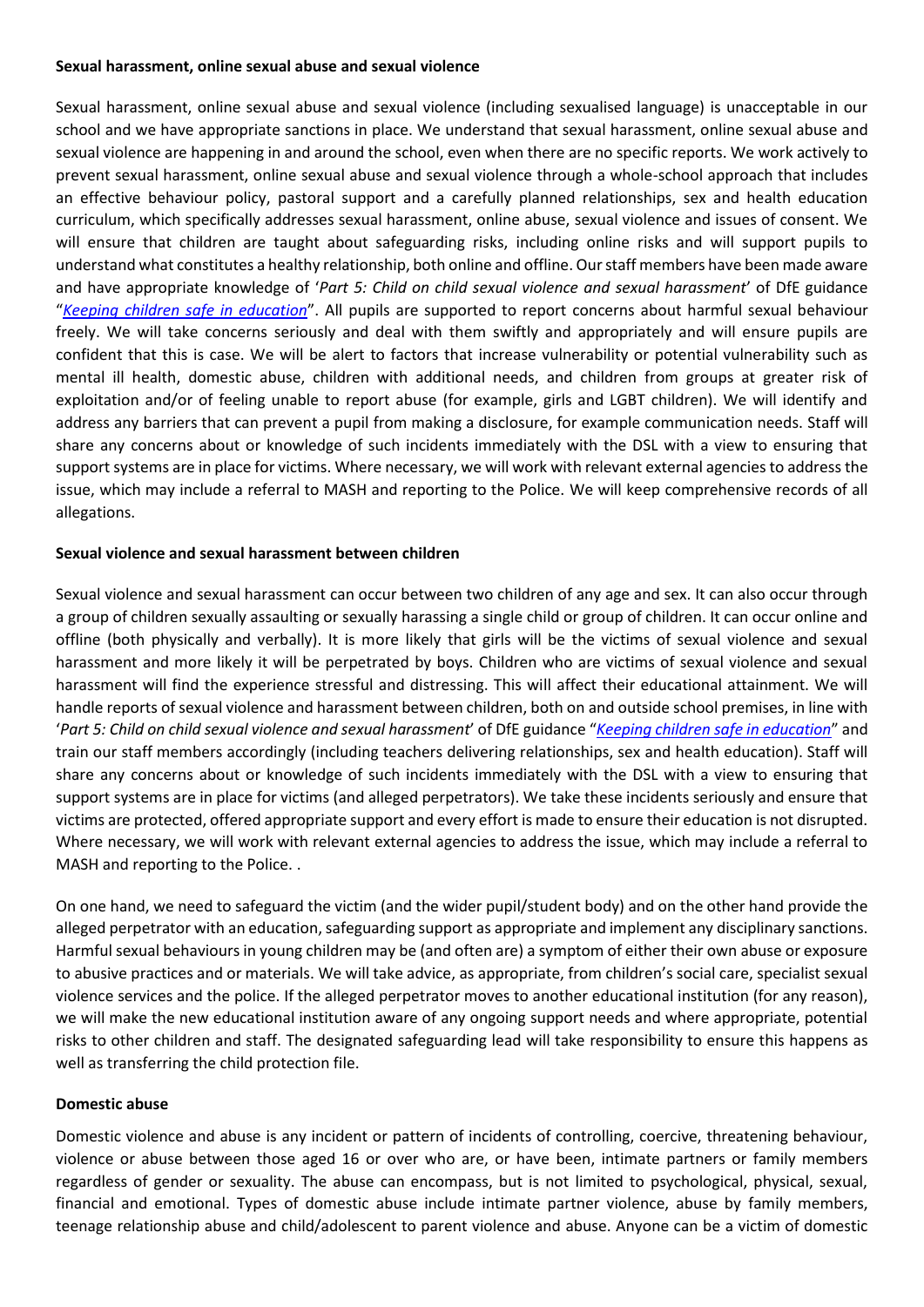abuse, regardless of gender, age, ethnicity, socio-economic status, sexuality or background and domestic abuse can take place inside or outside of the home. All children can witness and be adversely affected by domestic abuse in the context of their home life where domestic abuse occurs between family members. Experiencing domestic abuse and/or violence can have a serious, long lasting emotional and psychological impact on children. In some cases, a child may blame themselves for the abuse or may have had to leave the family home as a result. If members of staff have a concern about or knowledge of any domestic abuse incidents, they will share it immediately with the DSL with a view to referring to appropriate agencies. Information is available about *[Domestic abuse and how to get help in Southwark](https://www.southwark.gov.uk/community-safety/domestic-abuse/if-you-re-experiencing-domestic-abuse/domestic-abuse-and-how-to-get-help)*. Southwark Council's support and service provider Solace (020 7593 1290, [southwark@solacewomensaid.org\)](mailto:southwark@solacewomensaid.org) offer free and confidential support for women and men aged 16 or over who are survivors of domestic abuse.

## **Operation Encompass**

At John Donne Primary School, we are working in partnership with the Metropolitan Police and Children's Services to identify and provide appropriate emotional and practical help and support to pupils who have experienced domestic violence in their household; this scheme is called Operation Encompass.

The purpose of Operation Encompass is to safeguard and support children and young people who have been involved in or witness to a domestic abuse incident. Domestic abuse impacts on children in a number of ways. Children are at increased risk of physical injury during an incident, either by accident or because they attempt to intervene. Even when not directly injured, children are greatly distressed by witnessing the physical and emotional suffering of a parent.

Encompass has been created to highlight this situation. It is the implementation of key partnership working between the police and schools. The aim of sharing information with local schools is to allow 'Key Adults' the opportunity of engaging with the child and to provide access to support that allows them to remain in a safe but secure familiar environment. Further information is available via *[Operation Encompass](https://www.operationencompass.org/)*.

In order to achieve this, the Multi-Agency Safeguarding Hub (*[MASH](https://www.southwark.gov.uk/childcare-and-parenting/children-s-social-care/child-protection/multi-agency-safeguarding-hub-mash)*) will share police information of all domestic incidents where one of our pupils has been present, with the Designated Safeguarding Lead(s) (DSL). On receipt of any information, the DSL will decide on the appropriate support the child requires, this should be covert dependent on the needs and wishes of the child. All information sharing and resulting actions will be undertaken in accordance with the Metropolitan Police and MASH Encompass Protocol Data Sharing Agreement. We will record this information and store this information in accordance with the record keeping procedures outlined in this policy.

The purpose and procedures in Operation Encompass have been shared with all parents and governors, is detailed as part of the school's Safeguarding Policy and published on our school website.

# **Violence Against Women and Girls (VAWG)**

VAWG is defined as any act of gender–based violence that results in, or is likely to result in physical, sexual or psychological harm or suffering to women including threats of such acts, coercion or arbitrary deprivation of liberty, whether occurring in public or private life. VAWG is the umbrella term which brings together multiple forms of serious violence such as crimes committed in the name of "honour"; domestic abuse; female genital mutilation (FGM); forced marriage; sexual violence, abuse, exploitation and rape; stalking; harassment; trafficking for sexual exploitation; prostitution. If members of staff have a concern about or knowledge of any VAWG incidents, they will share it immediately with the DSL with a view to referring to appropriate agencies. We also note *[Southwark's VAWG Strategy](https://www.southwark.gov.uk/community-safety/domestic-abuse/information-for-professionals-about-domestic-abuse/violence-against-women-and-girls-strategy-2019-to-2024)*.

# **So-called 'honour-based' abuse (HBA) (including Female Genital Mutilation and Forced Marriage)**

HBA includes incidents or crimes which have been committed to protect or defend the honour of the family and/or the community, including female genital mutilation (FGM), forced marriage, and practices such as breast ironing. Abuse committed in the context of preserving "honour" often involves a wider network of family or community pressure and can include multiple perpetrators. All forms of HBV are abuse (regardless of the motivation) and will be handled and escalated as such. If members of staff have a concern about or knowledge of a child that might be at risk of HBA or who has suffered from HBA, they will share it immediately with the DSL with a view to referring to appropriate agencies.

#### **Female Genital Mutilation (FGM)**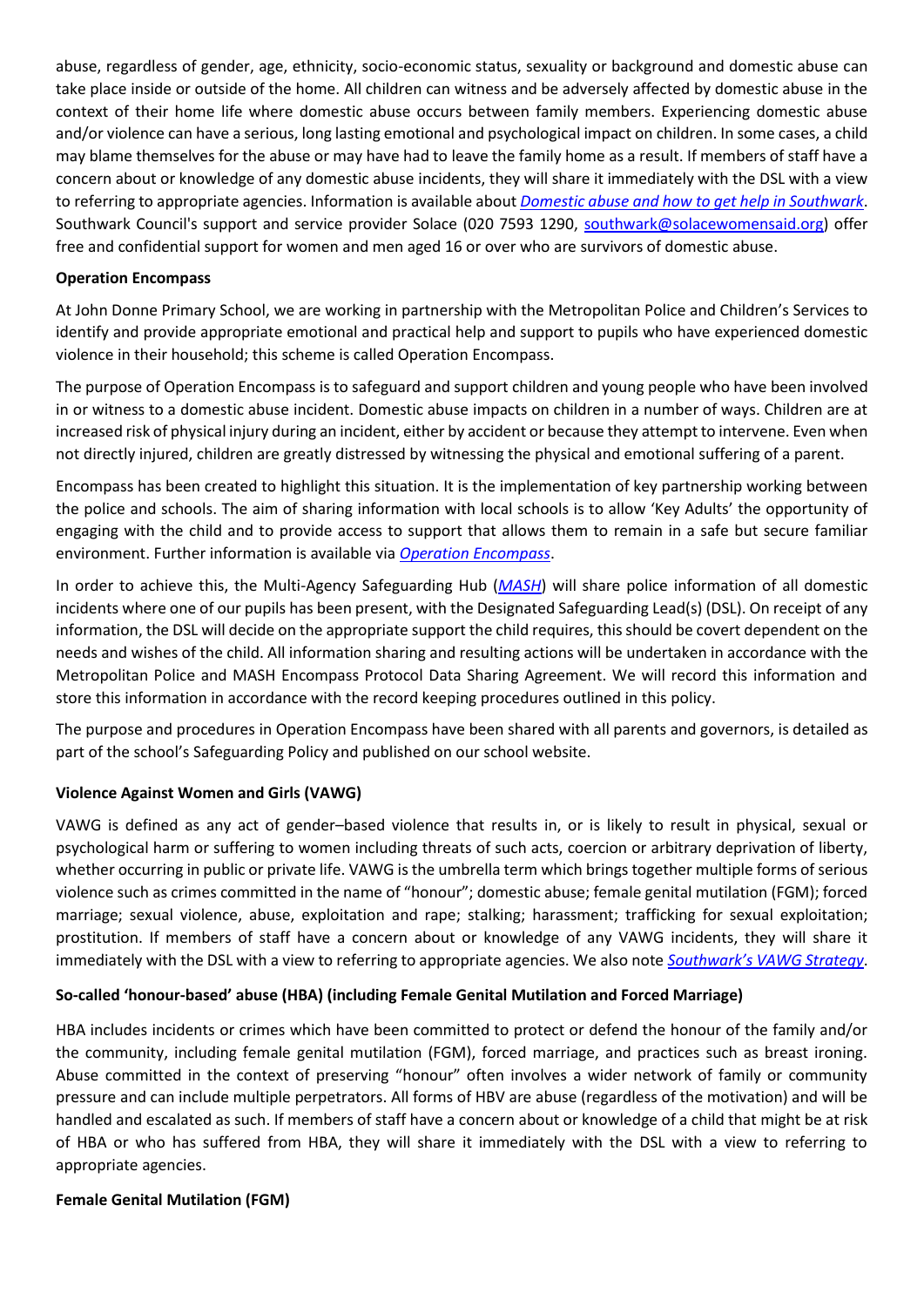FGM is a procedure where the female genital organs are injured or changed and there is no medical reason for this. It is frequently a very traumatic and violent act for the victim and can cause harm in many ways. The practice can cause severe pain and there may be immediate and/or long-term health consequences, including mental health problems, difficulties in childbirth, causing danger to the child and mother; and/or death.

FGM is a deeply embedded social norm, practised by families for a variety of complex reasons. It is often thought to be essential for a girl to become a proper woman, and to be marriageable. The practice is not required by any religion.

FGM is an unacceptable practice for which there is no justification. It is child abuse and a form of violence against women and girls.

FGM is prevalent in 30 countries and is a deeply rooted practice, widely carried out mainly among specific ethnic populations in Africa and parts of the Middle East and Asia. While FGM is concentrated in countries around the Atlantic coast to the Horn of Africa, in areas of the Middle East like Iraq and Yemen, it has also been documented in communities in Colombia, Iran, Israel, Oman, The United Arab Emirates, The Occupied Palestinian Territories, India, Indonesia, Malaysia, Pakistan and Saudi Arabia. It has also been identified in parts of Europe, North America and Australia.

FGM is illegal in the UK. It is estimated that approximately 60,000 girls aged 0-14 were born in England and Wales to mothers who had undergone FGM and approximately 103,000 women aged 15-49 and approximately 24,000 women aged 50 and over who have migrated to England and Wales are living with the consequences of FGM. In addition, approximately 10,000 girls aged under 15 who have migrated to England and Wales are likely to have undergone FGM.

We note a new duty that was introduced on 31 October 2015 that requires teachers, which includes qualified teachers or persons who are employed or engaged to carry out teaching work in schools and other institutions to report 'known' cases of FGM in girls aged under 18 to the police. The duty applies to any teacher who is employed or engaged to carry out 'teaching work', whether or not they have qualified teacher status, in maintained schools, academies, free schools, independent schools, non-maintained special schools, sixth form colleges, 16-19 academies, relevant youth accommodation or children's homes in England. The duty does not apply in relation to suspected cases – it is limited to 'known' cases' (i.e. those which are visually identified or disclosed to a professional by the victim). It will be rare for teachers to see visual evidence, and they should not be examining pupils or students. The duty does not apply in cases where the woman is over 18 at the time of the disclosure/discovery of FGM (even if she was under 18 when the FGM was carried out). Further information on this duty can be found in the document "*[Mandatory Reporting of Female](https://www.gov.uk/government/publications/mandatory-reporting-of-female-genital-mutilation-procedural-information)  Genital Mutilation – [procedural information](https://www.gov.uk/government/publications/mandatory-reporting-of-female-genital-mutilation-procedural-information)*". A useful summary of the FGM mandatory reporting duty is available in *[FGM Fact Sheet](https://assets.publishing.service.gov.uk/government/uploads/system/uploads/attachment_data/file/496415/6_1639_HO_SP_FGM_mandatory_reporting_Fact_sheet_Web.pdf)*.

Teachers in our school will personally report to the police cases where they discover that an act of FGM appears to have been carried out. Unless the teacher has good reason not to, they will still discuss any such case with the designated safeguarding lead (or deputy) with a view to involving children's social care as appropriate.

#### **Forced marriage**

Forcing a person into a marriage is a crime in England and Wales. A forced marriage is one entered into without the full and free consent of one or both parties and where violence, threats or any other form of coercion is used to cause a person to enter into a marriage. Threats can be physical or emotional and psychological. A lack of full and free consent can be where a person does not consent or where they cannot consent (if they have learning disabilities, for example). Nevertheless, some perpetrators use perceived cultural practices as a way to coerce a person into marriage. We note The Forced Marriage Unit's *[statutory guidance](https://www.gov.uk/guidance/forced-marriage)* and especially Chapter 7 on page 32 of the *[Multi-agency](https://assets.publishing.service.gov.uk/government/uploads/system/uploads/attachment_data/file/322307/HMG_MULTI_AGENCY_PRACTICE_GUIDELINES_v1_180614_FINAL.pdf)  [guidelines](https://assets.publishing.service.gov.uk/government/uploads/system/uploads/attachment_data/file/322307/HMG_MULTI_AGENCY_PRACTICE_GUIDELINES_v1_180614_FINAL.pdf)*, which is specifically aimed at teachers, lecturers and other members of staff within schools, colleges and universities. Any possible forced marriage case will be shared with the DSL with a view to referring to appropriate agencies following the referral procedures.

#### **Preventing Radicalisation**

The Counter-Terrorism and Security Act 2015 places a duty on specified authorities, including local authorities and childcare, education and other children's services providers, in the exercise of their functions, to have due regard to the need to prevent people from being drawn into terrorism ("the Prevent duty"). Young people can be exposed to extremist influences or prejudiced views, in particular those via the internet and other social media. Schools can help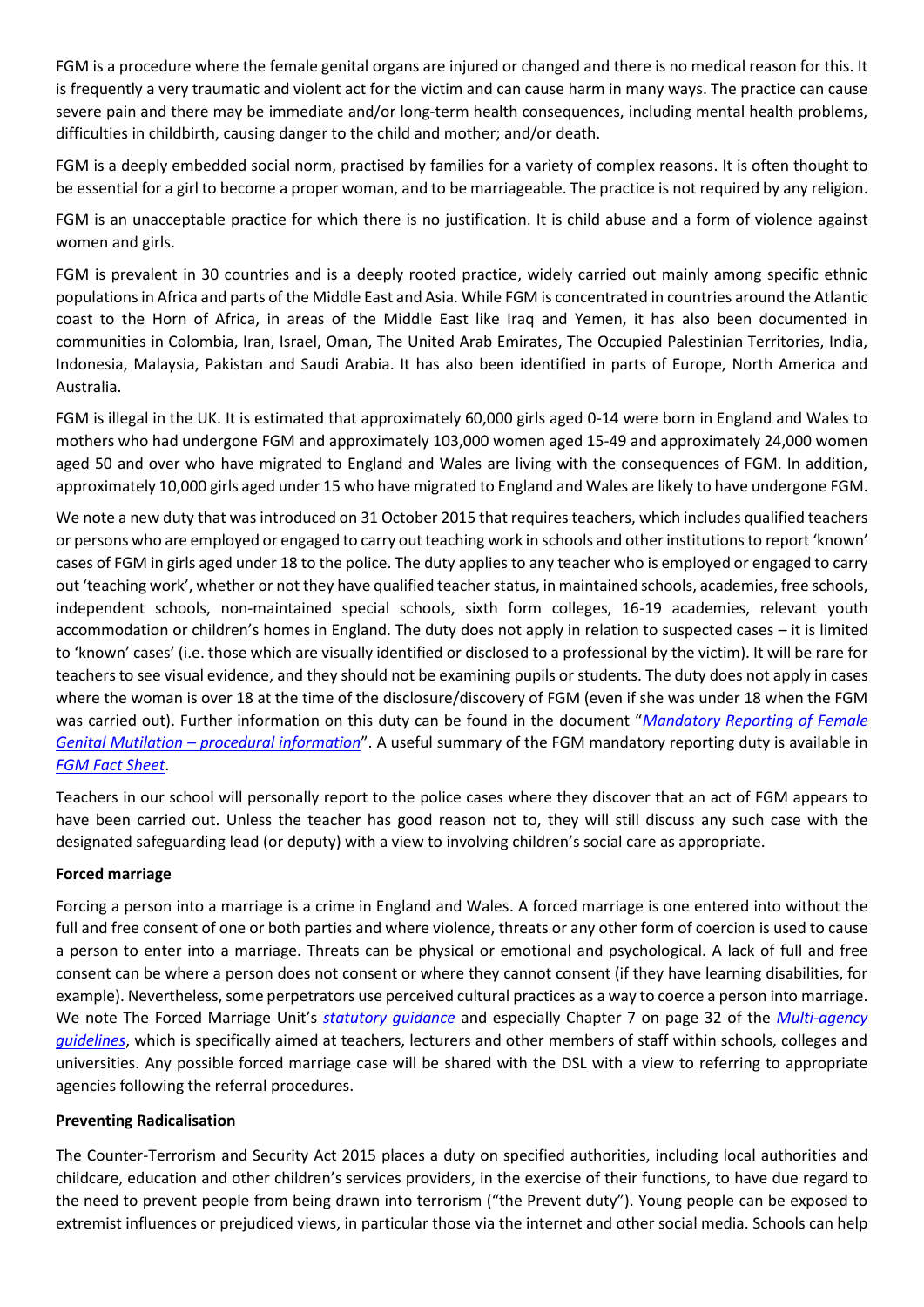to protect children from extremist and violent views in the same ways that they help to safeguard children from drugs, gang violence or alcohol.

Examples of the ways in which people can be vulnerable to radicalisation and the indicators that might suggest that an individual might be vulnerable:

- Example indicators that an individual is engaged with an extremist group, cause or ideology include: spending increasing time in the company of other suspected extremists; changing their style of dress or personal appearance to accord with the group; their day-to-day behaviour becoming increasingly centred around an extremist ideology, group or cause; loss of interest in other friends and activities not associated with the extremist ideology, group or cause; possession of material or symbols associated with an extremist cause (e.g. the swastika for far right groups); attempts to recruit others to the group/cause/ideology; or communications with others that suggest identification with a group/cause/ideology.
- Example indicators that an individual has an intention to use violence or other illegal means include: clearly identifying another group as threatening what they stand for and blaming that group for all social or political ills; using insulting or derogatory names or labels for another group; speaking about the imminence of harm from the other group and the importance of action now; expressing attitudes that justify offending on behalf of the group, cause or ideology; condoning or supporting violence or harm towards others; or plotting or conspiring with others.
- Example indicators that an individual is capable of contributing directly or indirectly to an act of terrorism include: having a history of violence; being criminally versatile and using criminal networks to support extremist goals; having occupational skills that can enable acts of terrorism (such as civil engineering, pharmacology or construction); or having technical expertise that can be deployed (e.g. IT skills, knowledge of chemicals, military training or survival skills).

The examples above are not exhaustive and vulnerability may manifest itself in other ways. There is no single route to terrorism nor is there a simple profile of those who become involved. For this reason, any attempt to derive a 'profile' can be misleading. It must not be assumed that these characteristics and experiences will necessarily lead to individuals becoming terrorists, or that these indicators are the only source of information required to make an appropriate assessment about vulnerability. We see the Prevent duty as part of our school's wider safeguarding obligations and note the revised *[Prevent duty guidance: for England and Wales](https://www.gov.uk/government/publications/prevent-duty-guidance)*, especially paragraphs 57-76.

**Channel** is a voluntary, confidential support programme which focuses on providing support at an early stage to people who are identified as being vulnerable to being drawn into terrorism that uses existing collaboration between local authorities, the police, statutory partners (such as the education sector, social services, children's and youth services and offender management services) and the local community.

We will refer children at risk of harm as a result of involvement or potential involvement in extremist activity to Southwark Multi Agency Safeguarding Hub (*[MASH](https://www.southwark.gov.uk/childcare-and-parenting/children-s-social-care/child-protection/multi-agency-safeguarding-hub-mash)*). The MASH will share the referral details of new referrals with the Prevent lead police officer and LA Prevent coordinator at the point the referral is received. The referral will then be processed though the MASH multi agency information sharing system and parallel to this the Prevent police officer will be carrying out initial screening checks. The Prevent police officer will make a referral to the Channel Practitioner if there are sufficient concerns. The individual referred will be discussed at the Channel panel to determine whether they are vulnerable to being drawn into terrorism and consider the appropriate support required. A representative from our school will attend the Channel panel if and when we are asked to help with this assessment.

# **Private Fostering**

Private fostering is when a child under the age of 16 (under 18 if disabled) is cared for by someone who is not their parent or a 'close relative'. This is a private arrangement made between a parent and a carer, for 28 days or more. Close relatives are defined as step-parents, grandparents, brothers, sisters, uncles or aunts (whether of full blood, half blood or by marriage). Great grandparents, great aunts, great uncles and cousins are not regarded as close relatives.

The law requires that the local authority should be notified if anyone is looking after someone else's child for 28 days or more. The purpose of the council's involvement is to support the child and private foster family (and wherever possible the biological parent/s) with any issues arising. These may be practical issues such as benefits, housing, immigration or emotional issues such as keeping contact with biological family, maintaining cultural identity.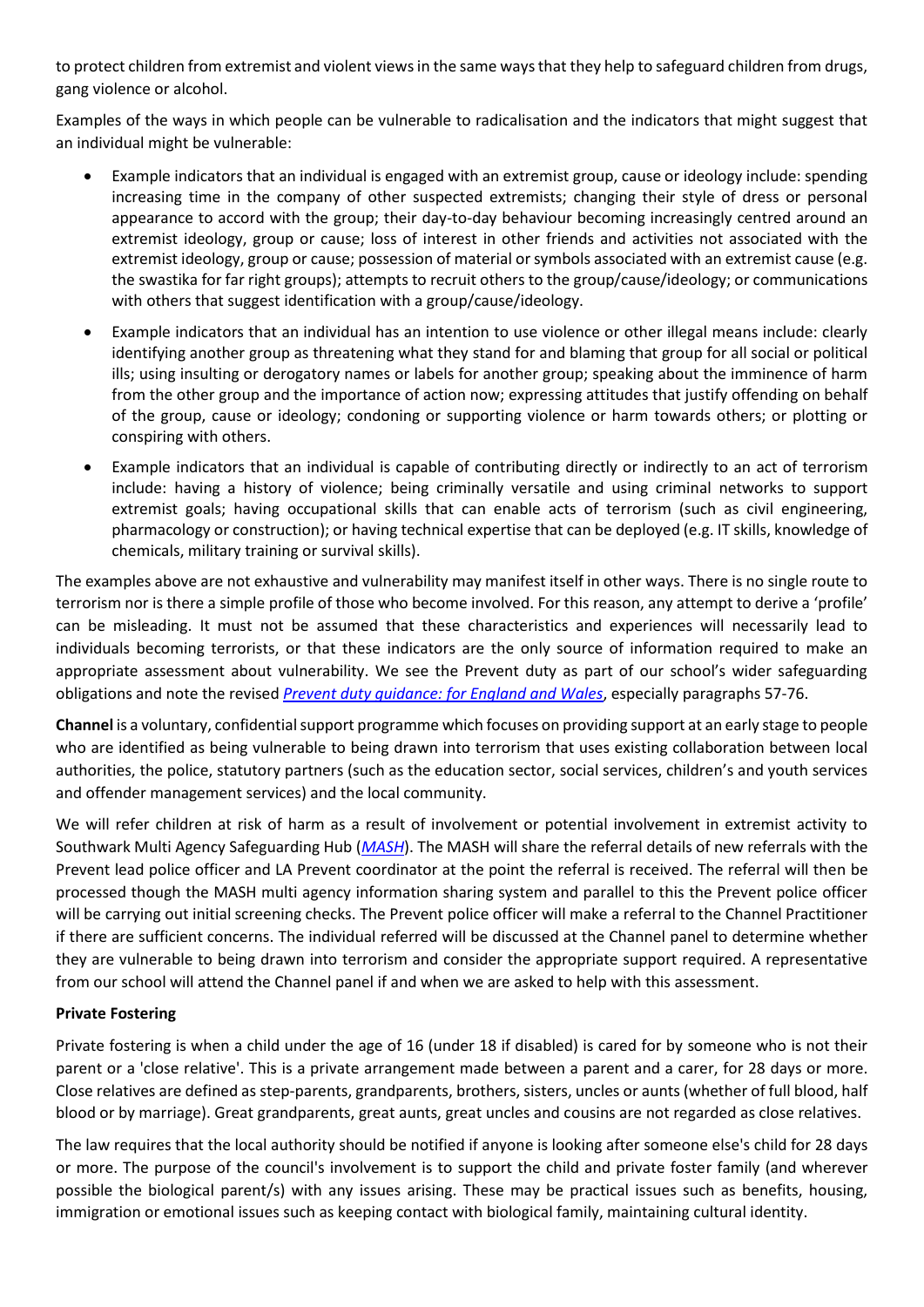If we become aware of a child in a private fostering arrangement within Southwark, we will notify the council's Multi Agency Safeguarding Hub (*[MASH](https://www.southwark.gov.uk/childcare-and-parenting/children-s-social-care/child-protection/multi-agency-safeguarding-hub-mash)*) by emailing *[MASH@southwark.gov.uk](mailto:MASH@southwark.gov.uk)* or calling **020 7525 1921**. Advice about whether there is a need to notify the council, can be obtained by calling **07539 346808** or sending an email to *[privatefosteringadvice@southwark.gov.uk](mailto:privatefosteringadvice@southwark.gov.uk)*. In the case of a non-Southwark child, we will notify the relevant LA.

## **REFERRALS**

Where there is a safeguarding concern, we take into account the child's wishes and feelings when determining what action to take and what services to provide. We have systems in place for children to express their views and give feedback. We acknowledge that children who are affected by abuse or neglect may demonstrate their needs and distress through their words, actions, behaviour, demeanour, school work or other children. Ultimately, all our systems and processes operate with the best interests of the child at heart.

Referrals to services regarding concerns about a child or family typically fall into three categories:

- Early Help Services;
- Child in need Section 17 (Children Act 1989) referrals;
- Child protection Section 47 (Children Act 1989) referrals.

*[The Southwark Safeguarding Board Multi Agency Threshold Guide](https://safeguarding.southwark.gov.uk/assets/files/463/SSCB.THRESHOLD-OF-NEEDS.FINAL.pdf)* sets out the different levels of need and detailed guidance about how concerns within these different levels should be responded to by Southwark agencies.

Safeguarding referrals should be made to Southwark Multi Agency Safeguarding Hub (*[MASH](https://www.southwark.gov.uk/childcare-and-parenting/children-s-social-care/child-protection/multi-agency-safeguarding-hub-mash)*) via the *[Referral Form](https://www.safeguarding.southwark.gov.uk/assets/files/524/updated-multi-agency-referral-form-updated-5.12.19.docx)* and copied to the LA's Schools Safeguarding Coordinator. Prior to any written form being sent as a referral to social care, there should be a verbal consultation with the MASH social worker or manager, by calling the duty desk on **020 7525 1921,** to ensure that making a referral is an appropriate action. The parent/carer will normally be contacted to obtain their consent before a referral is made. However, if the concern involves, for example alleged or suspected child sexual abuse, Honour Based Abuse, fabricated or induced illness or the Designated Safeguarding Lead has reason to believe that informing the parent at this stage might compromise the safety of the child or a staff member, nothing should be said to the parent/carer ahead of the referral, but a rationale for the decision to progress without consent should be provided with the referral.

When we make a referral, the local authority should make a decision, within one working day of a referral being made, about the type of response that is required and should let us, as the referrer, know the outcome. We will follow up if this information is not forthcoming.

If, after a referral, the child's situation does not appear to be improving, we will consider following local escalation procedures to ensure that the concerns have been addressed and, most importantly, that the child's situation improves.

The *[Early Help Referral Form](https://www.southwark.gov.uk/assets/attach/4659/New-Early-Help-Referral-Form-2-1-.docx)* will be used to request additional early help for a family when the needs of a child are beyond the level of support that can be provided by universal services. Southwark's *[Family Early Help Service](https://www.southwark.gov.uk/childcare-and-parenting/children-s-social-care/family-early-help-feh/family-early-help-feh-strategy)* Duty number is **020 7525 1922**, which will give four options:

- General enquiries and signposting
- Family Early Help Duty Manager for general advice including consultations around potential and new referrals and current casework
- Education, Inclusion and Attendance support and advice including all enforcement activity
- Parenting support and advice and information on parenting course and group work programmes

In circumstances where a child has an unexplained or suspicious injury that requires urgent medical attention, the CP referral process should not delay the administration of first aid or emergency medical assistance. **If a pupil is thought to be at immediate risk because of parental violence, intoxication, substance abuse, mental illness or threats to remove the child during the school day, for example, urgent Police intervention will be requested**.

Where a child sustains a physical injury or is distressed as a result of reported chastisement, or alleges that they have been chastised by the use of an implement or substance, this will immediately be reported for investigation.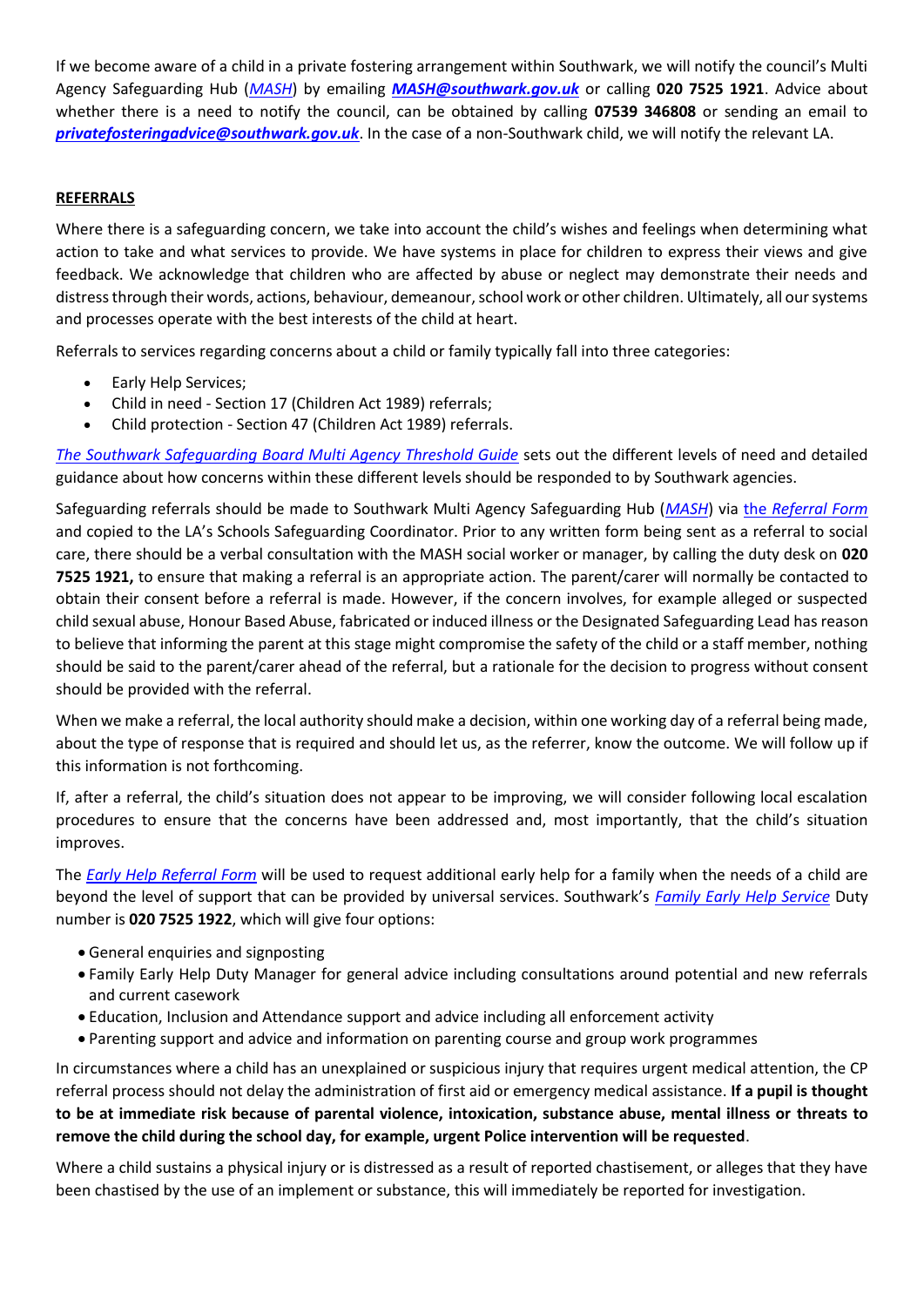All parents applying for places at this school will be informed of our safeguarding responsibilities and the existence of this policy. In situations where pupils sustain injury or are otherwise affected by an accident or incident whilst they are the responsibility of the school, parents will be notified of this as soon as possible.

John Donne Primary School recognises the need to be alert to the risks posed by strangers or others (including the parents or carers of other pupils) who may wish to harm children in school or pupils travelling to and from school and will take all reasonable steps to lessen such risks.

# **VULNERABLE PUPILS**

Particular vigilance will be exercised in respect of pupils who are subject to Child Protection Plan and any incidents or concerns involving these children will be reported immediately to the allocated Social Worker (and confirmed in writing; copied to the LA's Schools Safeguarding Coordinator). If the pupil in question is a Looked-After child, this will also be brought to the notice of the Designated Person with responsibility for children in public care. The School's Designated Teacher for Looked-after and Previously Looked-after Children will work with the virtual school head, who manages pupil premium plus for looked after children, to discuss how funding can be best used to support the progress of looked after children in the school and meet the needs identified in the child's personal education plan. The designated teacher will also work with the virtual school head to promote the educational achievement of previously looked after children. We note the DfE's statutory guidance *[Designated teacher for looked-after and previously looked](https://www.gov.uk/government/publications/designated-teacher-for-looked-after-children)[after children](https://www.gov.uk/government/publications/designated-teacher-for-looked-after-children)*.

Local authorities should share with our school/setting the fact a child has a social worker, and the DSL will hold and use this information so that decisions can be made in the best interests of the child's safety, welfare and educational outcomes. This will be considered as a matter of routine. There are clear powers to share this information under existing duties on both local authorities and schools and colleges to safeguard and promote the welfare of children. Where children need a social worker, this will inform decisions about safeguarding (for example, responding to unauthorised absence or missing education where there are known safeguarding risks) and about promoting welfare (for example, considering the provision of pastoral and/or academic support, alongside action by statutory services).

We acknowledge that children with special educational needs or disabilities (SEND) or certain health conditions can face additional safeguarding challenges. We are aware that additional barriers can exist when recognising abuse and neglect in this group of children. This can include assumptions that indicators of possible abuse such as behaviour, mood and injury relate to the child's condition without further exploration; these children being more prone to peer group isolation or bullying (including prejudice-based bullying) than other children; the potential for children with SEND or certain medical conditions being disproportionally impacted by behaviours such as bullying, without outwardly showing any signs; and communication barriers and difficulties in managing or reporting these challenges. Further information can be found in the DfE's *[SEND Code of Practice 0 to 25](https://www.gov.uk/government/publications/send-code-of-practice-0-to-25)* and *[Supporting Pupils at School with](https://www.gov.uk/government/publications/supporting-pupils-at-school-with-medical-conditions--3)  [Medical Conditions](https://www.gov.uk/government/publications/supporting-pupils-at-school-with-medical-conditions--3)*.

If a pupil discloses that they have witnessed domestic abuse or it is suspected that they may be living in a household which is affected by family violence, this will be referred to the Designated Safeguarding Lead as a safeguarding issue.

The School also acknowledges the additional need for support and protection of children who are vulnerable by virtue of homelessness, refugee/asylum seeker status, the effects of substance abuse within the family, those who are young carers, mid-year admissions, pupils who are excluded from school and pupils where English is an additional language, particularly for very young children, using the translation service if necessary.

# **TRAINING**

All staff members will receive appropriate safeguarding and child protection training (including online safety) at induction, which is regularly updated. In addition, all staff members will receive safeguarding and child protection updates (for example, via email, e-bulletins and staff meetings), as required, but at least annually, to provide them with relevant skills and knowledge to safeguard children effectively. All newly recruited staff (teaching and nonteaching) and Governors will be apprised of this policy and will be required to attend relevant LA or Southwark Safeguarding Children Partnership (SSCP) training. In addition, all new staff and temporary staff will be required to attend an induction session with the Designated Safeguarding Lead or their deputy on their first day in the school.

The Designated Safeguarding Lead (and their Deputies) will attend the LA's dedicated or another appropriate induction course and then refresher training at least every two years. The designated safeguarding lead will also undertake Prevent awareness training and will be able to understand the unique risks associated with online safety. In addition to this formal training, their knowledge and skills will be refreshed (for example, via e-bulletins, meeting other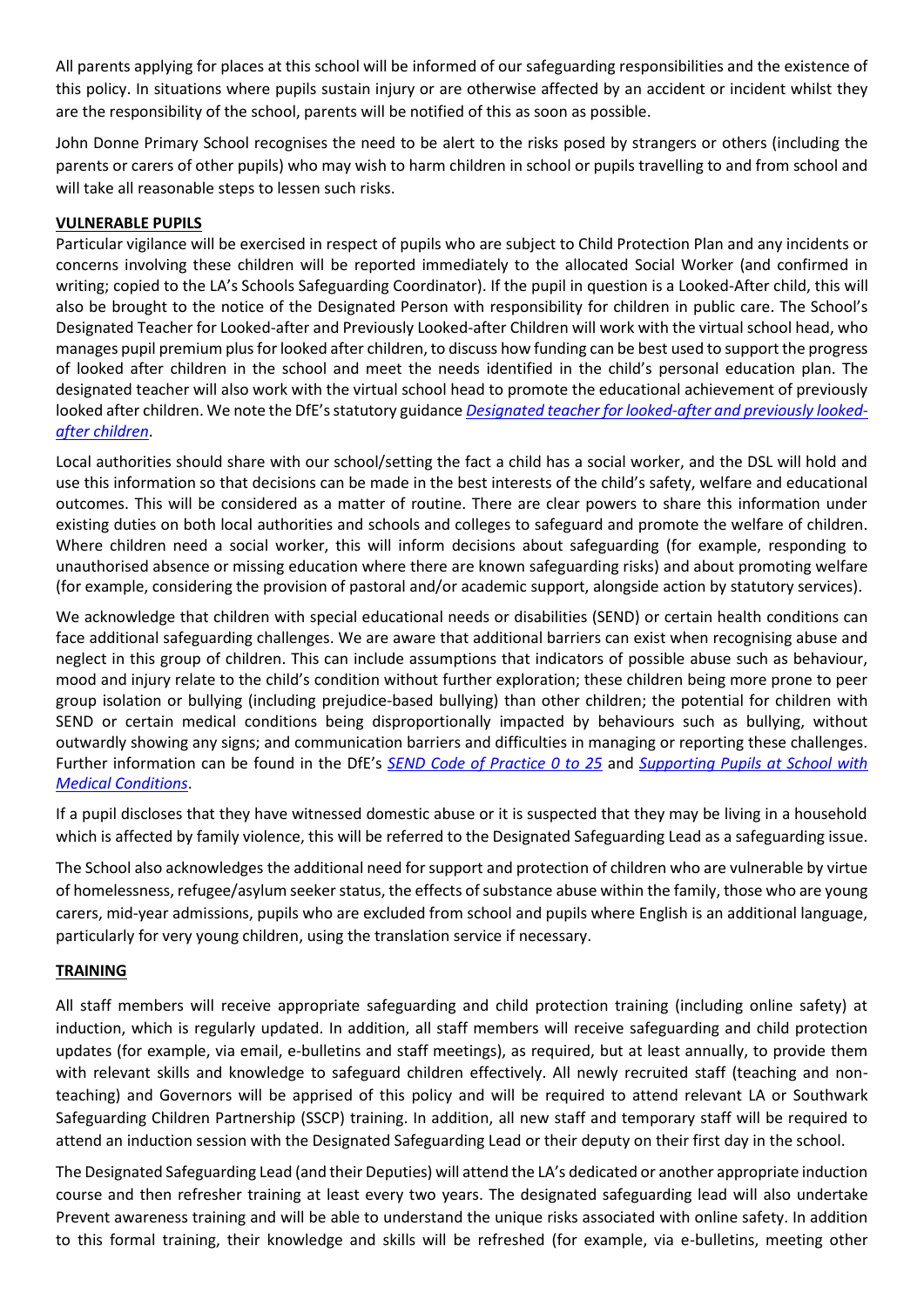designated safeguarding leads or simply taking time to read and digest safeguarding developments) at regular intervals, as required, but at least annually, to allow them to understand and keep up with any developments relevant to their role. Designated staff will be encouraged to attend appropriate network meetings and to participate in the *[multi-agency training programme](http://www.mylearningsource.co.uk/category/safeguarding)* organised by the Southwark Safeguarding Children Partnership (SSCP).

## **RECRUITMENT**

John Donne Primary School is committed to the principles of safer recruitment and, as part of that, adopts recruitment procedures that help deter, reject and/or identify people who might abuse children. Safe recruitment processes are followed and all staff recruited to the school will be subject to appropriate identity, qualification and health checks. References will be verified and appropriate criminal record checks [Disclosure and Barring Service (DBS) checks], barred list checks and prohibition checks will be undertaken. The level of DBS check required, and whether a prohibition check is required, will depend on the role and duties of an applicant to work in the school, as outlined in Part three of the DfE guidance "*[Keeping children safe in education](https://www.gov.uk/government/publications/keeping-children-safe-in-education--2)*". We will also have regard to DfE's statutory guidance for schools about the employment of staff disqualified from childcare "*[Disqualification under the Childcare](https://www.gov.uk/government/publications/disqualification-under-the-childcare-act-2006)  [Act 2006](https://www.gov.uk/government/publications/disqualification-under-the-childcare-act-2006)*", which also contains information about 'disqualification by association'.

Relevant members of staff and governors who are involved in recruitment will undertake safer recruitment training. The school will ensure that at least one person on any appointment panel has undertaken safer recruitment training in line with staffing regulations.

This School will only use employment agencies which can demonstrate that they positively vet their supply staff and will report the misconduct of temporary or agency staff to the agency concerned and to the LA. Staff joining the School on a permanent or temporary basis will be given a copy of this policy. Additionally, the Staff Handbook confirms CP procedures within the School.

## **VOLUNTEERS**

Any parent or other person/organisation engaged by the school to work in a voluntary capacity with pupils will be subject to all reasonable vetting procedures and Criminal Records Checks.

Under no circumstances a volunteer in respect of whom no checks have been obtained will be left unsupervised or allowed to work in regulated activity.

Volunteers who on an unsupervised basis teach or look after children regularly, or provide personal care on a one-off basis in our school are deemed to be in regulated activity. We will obtain an enhanced DBS certificate (which will include barred list information) for all volunteers who are new to working in regulated activity. Existing volunteers in regulated activity do not have to be re-checked if they have already had a DBS check (which includes barred list information). However, we may conduct a repeat DBS check (which will include barred list information) on any such volunteer should we have any concerns.

The law has removed supervised volunteers from regulated activity. There is no legal requirement to obtain DBS certificate for volunteers who are not in regulated activity and who are supervised regularly and on ongoing day to day basis by a person who is in regulated activity, but an enhanced DBS check without a barred list check may be requested following a risk assessment.

Further information on checks on volunteers can be found in Part three of the DfE guidance "*[Keeping children safe in](https://www.gov.uk/government/publications/keeping-children-safe-in-education--2)  [education](https://www.gov.uk/government/publications/keeping-children-safe-in-education--2)*".

Volunteers will be subject to the same code of conduct as paid employees of the school.

Voluntary sector groups that operate within this school or provide off-site services for our pupils or use school facilities will be expected to adhere to this policy or operate a policy which is compliant with the procedures adopted by the Southwark Safeguarding Children Partnership (SSCP). Premises lettings and loans are subject to acceptance of this requirement. Where services or activities are provided separately by another body we will seek assurance that the body concerned has appropriate safeguarding and child protection policies and procedures in place (including inspecting these as needed); and ensure that there are arrangements in place to liaise with our school on these matters where appropriate. We will also ensure safeguarding requirements are included in any transfer of control agreement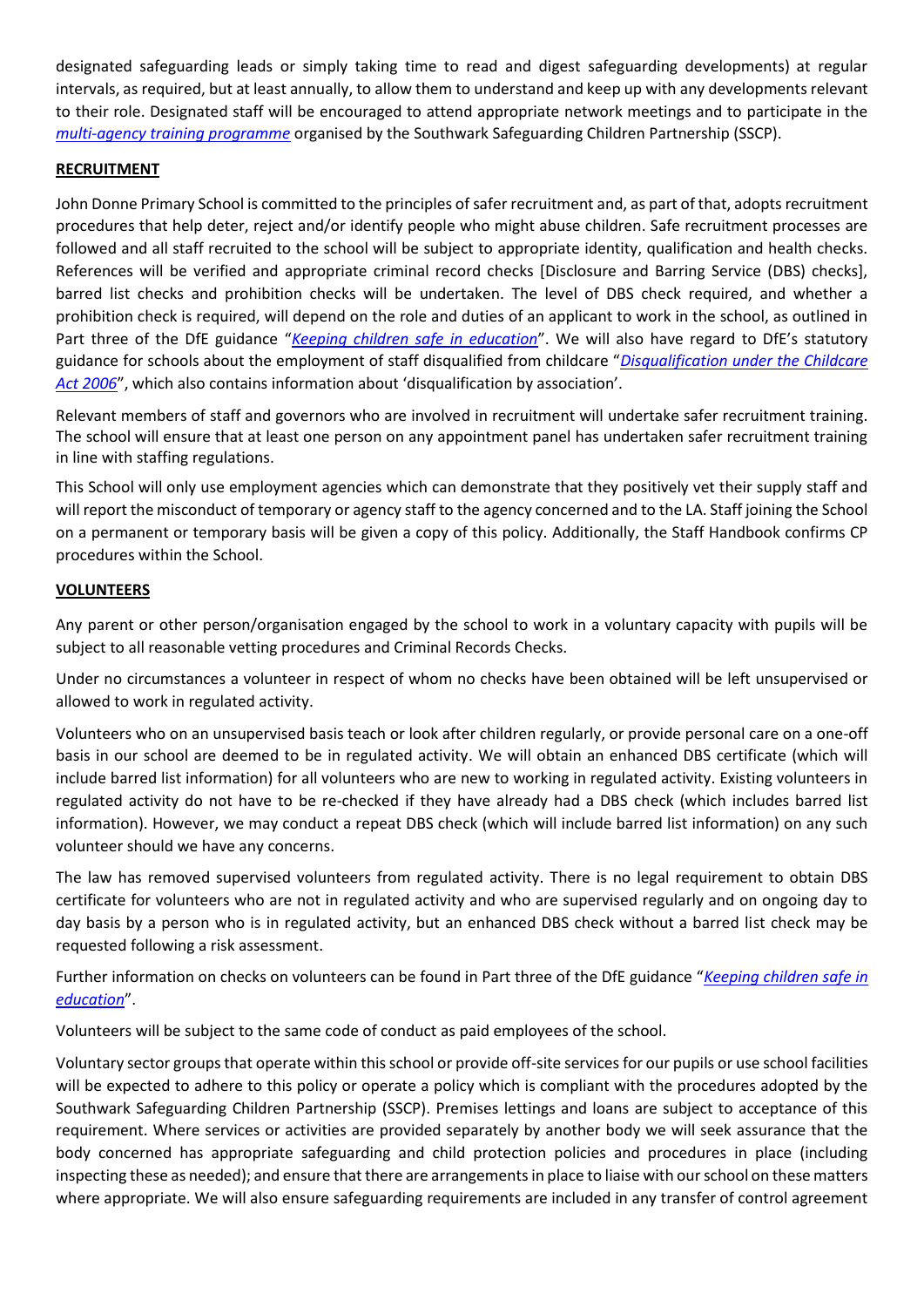(i.e. lease or hire agreement), as a condition of use and occupation of the premises; and that failure to comply with this would lead to termination of the agreement.

# **STAFF CODE OF CONDUCT**

All staff (paid and voluntary) are expected to adhere to a code of conduct in respect of their contact with pupils and their families. The Teachers' Standards 2012 state that all teachers, including headteachers, should safeguard children's wellbeing and maintain public trust in the teaching profession as part of their professional duties. We will endeavour to create and embed a culture of openness, trust and transparency in which the school's values and expected behaviour which are set out in the staff code of conduct are constantly lived, monitored and reinforced by all staff.

Children will be treated with respect and dignity and no punishment, detention, restraint, sanctions or rewards are allowed outside of those detailed in the school's Behaviour Management Policy. Whilst it would be unrealistic and undesirable to preclude all physical contact between adults and children, staff are expected to exercise caution and avoid placing themselves in a position where their actions might be open to criticism or misinterpretation. Where incidents occur which might otherwise be misconstrued, or in the exceptional circumstances where it becomes necessary to physically restrain a pupil for their own protection or others' safety, this will be appropriately recorded and reported to the Headteacher and parents. Any physical restraint used will comply with DfE guidance "*[Use of](https://www.gov.uk/government/publications/use-of-reasonable-force-in-schools)  [reasonable force in schools](https://www.gov.uk/government/publications/use-of-reasonable-force-in-schools)*".

Except in cases of emergency, first aid will only be administered by qualified First Aiders. If it is necessary for the child to remove clothing for first aid treatment, there will, wherever possible, be another adult present. If a child needs help with toileting, nappy changing or washing after soiling themselves, another adult should be present or within earshot. All first aid treatment and non-routine changing or personal care will be recorded and shared with parents/carers at the earliest opportunity.

Children requiring regular medication or therapies for long-term medical conditions will be made the subject of a Medical Plan that has been agreed with the parents and health authority.

For their own safety and protection, staff should exercise caution in situations where they are alone with pupils. Other than in formal teaching situations; for example during musical instrument tuition, the door to the room in which the 1:1 coaching, counselling or meeting is taking place should be left open. Where this is not practicable because of the need for confidentiality, another member of staff will be asked to maintain a presence nearby and a record will be kept of the circumstances of the meeting. All rooms that are used for the teaching or counselling of pupils will have clear and unobstructed glass panels in the doors.

School staff should be alert to behaviours that may cause 'low-level' concerns such as being over friendly with children, having favourites, taking photographs of children on their mobile phone, engaging with a child on a one-to-one basis in a secluded area or behind a closed door, using inappropriate sexualised, intimidating or offensive language (see below about what a 'low-level' concern is and how to share these concerns).

School staff should also be alert to the possible risks that might arise from social contact with pupils outside of the school. Home visits to pupils or private tuition of pupils should only take place with the knowledge and approval of the Headteacher. Visits/telephone calls by pupils to the homes of staff members should only occur in exceptional circumstances and with the prior knowledge and approval of the Headteacher. Any unplanned contact of this nature or suspected infatuations or "crushes" will be reported to the Headteacher. Staff supervising off-site activities or school journeys will be provided with a school mobile phone as a point of contact for parents and carers.

Staff will only use the school's digital technology resources and systems for professional purposes or for uses deemed 'reasonable' by the Head and Governing Body. Staff will only use the approved school email, school learning platform or other school approved communication systems with pupils or parents/carers and only communicate with them on appropriate school business and will not disclose their personal telephone numbers and email addresses to pupils or parents/carers. Staff will not use personal cameras (digital or otherwise) or camera phones for taking and transferring images of pupils or staff without permission and will not store images at home.

Staff should be aware of the school's whistle-blowing procedures and share immediately any disclosure or concern that relates to a member ofstaff with the Headteacher or one of the Designated Safeguarding Leads if the Headteacher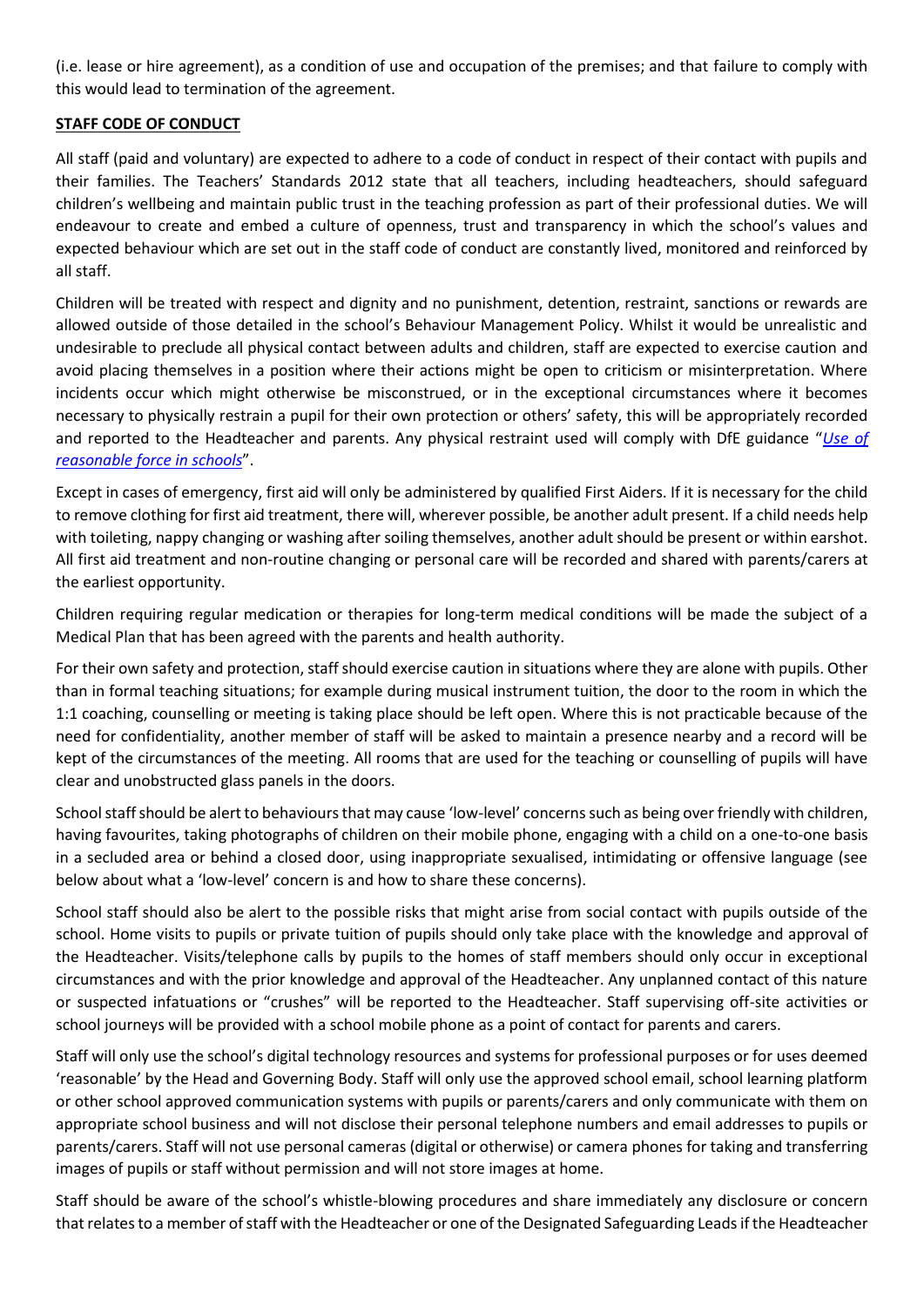is not available and nothing should be said to the colleague involved. It should be shared with the Chair of Governors if it relates to the Headteacher.

# **CONTRACTORS**

Building contractors who are engaged by or on behalf of the school to undertake works on site will be made aware of this policy and the reasons for this. Long-term contractors who work regularly in the school during term time will be asked to provide their consent for DBS checks to be undertaken. These checks will be undertaken when individual risk assessments by the Leadership Team deem this to be appropriate. During major works, when large numbers of workers and sub-contractors may be on site during term time, Health and Safety risk assessments will include the potential for contractors or their employees to have direct access to pupils in non-teaching sessions. All contractors and sub-contractors will be issued with copies of the school's code of conduct for staff.

Individuals and organisations that are contracted by the school to work with or provide services to pupils will be expected to adhere to this policy and their compliance will be monitored. Any such contractors will be subject to the appropriate level of DBS check, if any such check is required (for example because the contractor is carrying out teaching or providing some type of care for or supervision of children regularly). Contractors engaging in regulated activity relating to children will require an enhanced DBS check (including children's barred list information). For all other contractors who are not engaging in regulated activity relating to children, but whose work provides them with an opportunity for regular contact with children, an enhanced DBS check (not including children's barred list information) will be required. Contractors for whom an appropriate DBS check has not been undertaken will be supervised if they will have contact with children. Under no circumstances we will allow a contractor in respect of whom no checks have been obtained to work unsupervised, or engage in regulated activity relating to children. We will determine the appropriate level of supervision depending on the circumstances. If an individual working at our school is self-employed, we will consider obtaining the DBS check, as self-employed people are not able to make an application directly to the DBS on their own account.

We will always check the identity of contractors and their staff on arrival at the school.

## **ALLEGATIONS MADE AGAINST/CONCERNS RAISED IN RELATION TO STAFF**

John Donne Primary School takes seriously all allegations made against and concerns raised in relation to members of staff. We will ensure that we promote an open and transparent culture in which all concerns about all adults working in or on behalf of the school are dealt with promptly and appropriately. Procedures are in place for pupils, parents and staff to share any concern that they may have about the actions of any member staff, including supply teachers, volunteers and contractors. All such allegations and concerns will be brought immediately to the attention of the Headteacher or one of the Designated Safeguarding Leads if the Headteacher is not available and nothing should be said to the colleague involved. In cases where the Headteacher is the subject of the allegation or concern, they will be reported to the chair of governors, in order that they may activate the appropriate procedures.

There may be two levels of allegation/concern:

- 1. Allegations that may meet the harms threshold.
- 2. Allegation/concerns that do not meet the harms threshold known as 'low level concerns'.

#### **Allegations that may meet the harms threshold**

These procedures are for managing cases of allegations that might indicate a person would pose a risk of harm if they continue to work in their present position, or in any capacity with children in the school and will be used in respect of all cases in which it is alleged that anyone working in the school or college that provides education for children under 18 years of age, including supply teachers, volunteers and contractors has:

- behaved in a way that has harmed a child, or may have harmed a child and/or;
- possibly committed a criminal offence against or related to a child and/or
- behaved towards a child or children in a way that indicates he or she may pose a risk of harm to children; and/or
- behaved or may have behaved in a way that indicates they may not be suitable to work with children. This includes behaviour that may have happened outside of school that might make an individual unsuitable to work with children, which is known as transferable risk.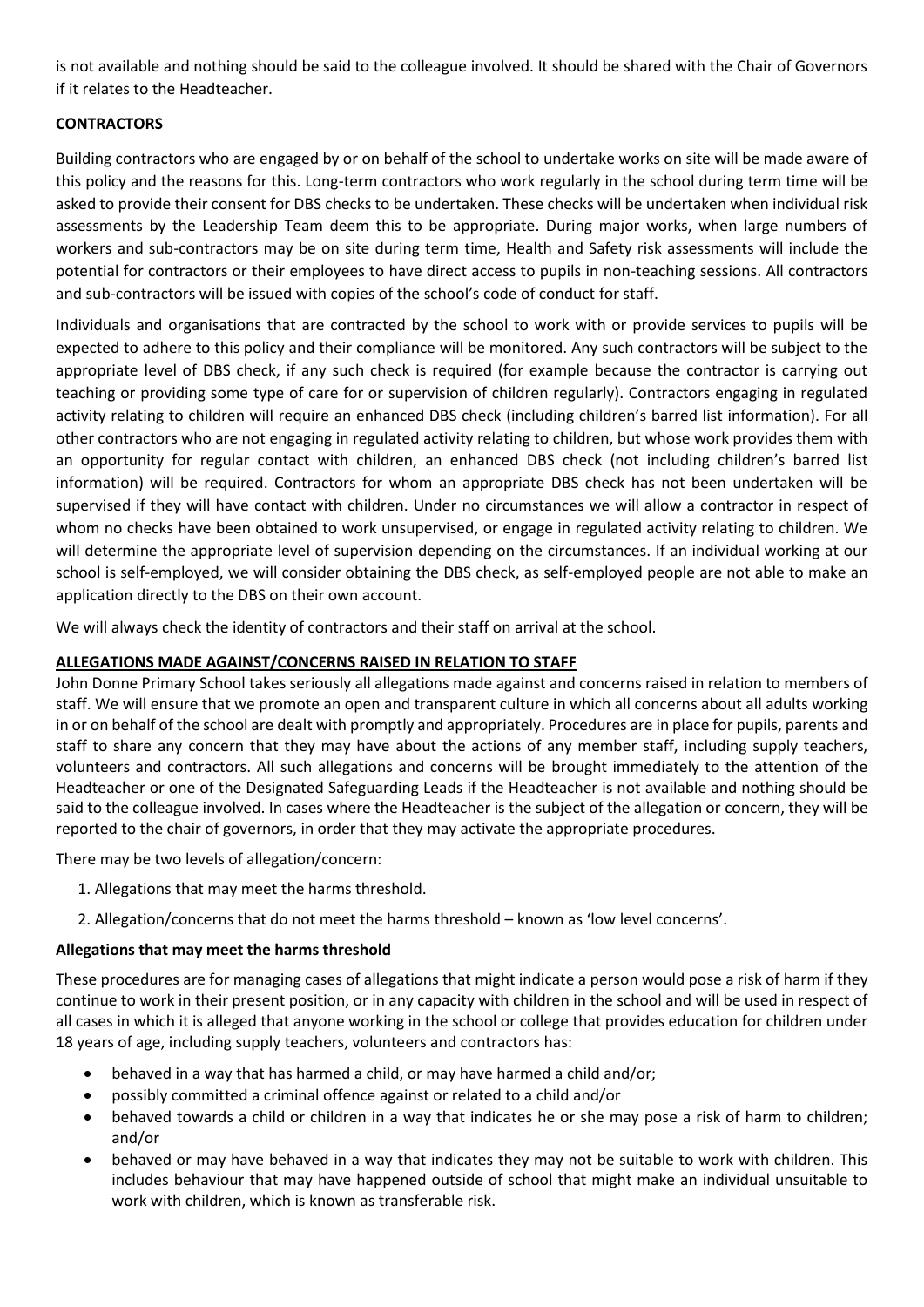The Local Authority Designated Officer (LADO) should be informed of all such allegations that come to a school's attention and appear to meet the above criteria. Contact can also be made with LA's Schools Safeguarding Coordinator who will liaise with the LADO. Where we identify a child has been harmed, that there may be an immediate risk of harm to a child or if the situation is an emergency, we will contact the Southwark Multi Agency Safeguarding Hub (*[MASH](https://www.southwark.gov.uk/childcare-and-parenting/children-s-social-care/child-protection/multi-agency-safeguarding-hub-mash)*) (or its equivalent in another LA if the child resides in a different LA) and/or the police immediately as per the referral process contained in this policy.

When dealing with allegations, we will apply common sense and judgement; deal with allegations quickly, fairly and consistently; and provide effective protection for the child and support the person subject to the allegation.

Some rare allegations will be so serious they will require immediate intervention by children's social care services and/or police. In such cases, referral to the LADO will lead to a Strategy Meeting or Discussion being held in accordance with the DfE guidance and London Safeguarding Children Partnership (*[LSCP](http://www.londonscb.gov.uk/)*) procedures. This process will agree upon the appropriate course of action and the time-scale for investigations.

The school has a legal duty to refer to the DBS when an individual is removed from regulated activity (or would have been removed had they not left), and we believe the individual has engaged in relevant conduct in relation to children and/or adults, satisfied the harm test in relation to children and/or vulnerable adults or been cautioned or convicted of a relevant (automatic barring either with or without the right to make representations) offence. The DBS will consider whether to bar the person. Referrals will be made as soon as possible when an individual is removed from regulated activity. Where we dismiss or cease to use the services of a teacher because of serious misconduct, or might have dismissed them or ceased to use their services had they not left first, we will consider whether to refer the case to the Secretary of State, as required by law.

## **Concerns that do not meet the harms threshold – known as 'low level concerns'**

The term 'low-level' concern does not mean that it is insignificant. It means that the behaviour towards a child does not meet the threshold set out above. A low-level concern is any concern – no matter how small, and even if no more than causing a sense of unease or a 'nagging doubt' – that an adult working in or on behalf of the school or college may have acted in a way that is inconsistent with the staff code of conduct, including inappropriate conduct outside of work, and does not meet the allegations threshold or is otherwise not considered serious enough to consider a referral to the LADO. **However, as a good practice, we will contact the LADO for consultation to ensure that we follow the appropriate and correct procedures even when the concern seems to be 'low-level'.**

All 'low-level' concerns will be brought immediately to the attention of the Headteacher or one of the Designated Safeguarding Leads if the Headteacher is not available and nothing should be said to the colleague involved. In cases where the Headteacher is the subject of the concern, they will be reported to the chair of governors or chair of the management committee.

The full procedures about dealing with allegations of abuse made against/concerns raised in relation to teachers and other staff can be found in Part Four of the DfE guidance "*[Keeping children safe in education](https://www.gov.uk/government/publications/keeping-children-safe-in-education--2)*".

#### **The Chair of Governors is: Chloe McCulloch – [chair@jdacademy.org.uk](mailto:chair@jdacademy.org.uk)**

**The Vice-chair is: Kevin Rose – [chair@jdacademy.org.uk](mailto:chair@jdacademy.org.uk)**

**Southwark's LADO is: Eva Simcock – Tel: 020 7525 0689; Mob: 07943076608; Email: [Eva.Simcock@southwark.gov.uk.](mailto:Eva.Simcock@southwark.gov.uk) LADO can also be contacted via [Qau.Safeguarding@southwark.gov.uk.](mailto:Qau.Safeguarding@southwark.gov.uk)**

> **There is also a duty system and one of the CP Coordinators in Quality Assurance Unit is on duty each day to deal with LADO issues when LADO is unavailable. Duty telephone number for enquiries/referrals is 020 7525 3297**

**The LA's Strategic Lead Officer for safeguarding in education services is: the Director of Education Nina Dohel 020 7525 3252**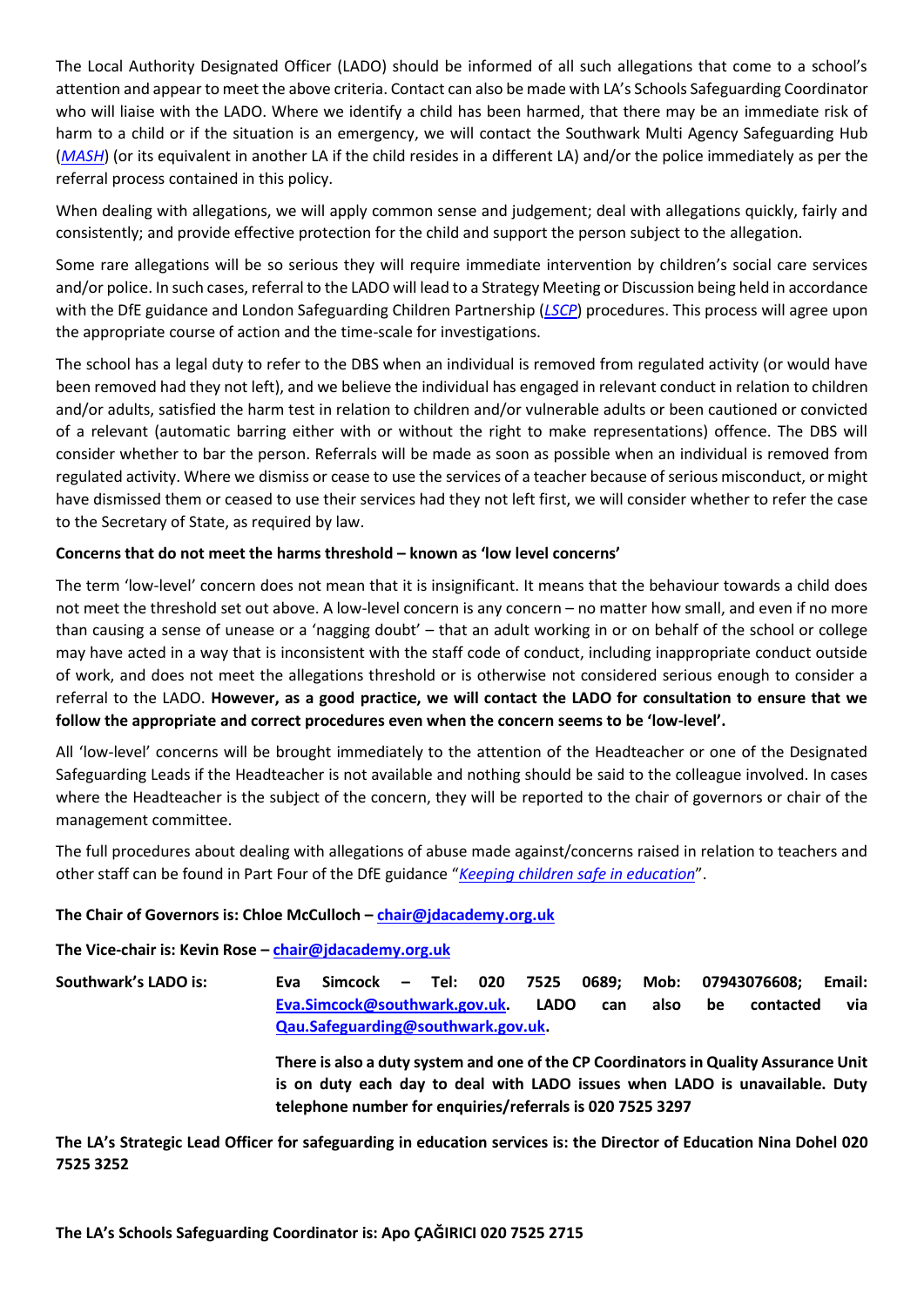We also note the '*[Safeguarding information for professionals and the community in Southwark](http://safeguarding.southwark.gov.uk/)*' on Southwark Council's website.

# **RECORDS**

Brief and accurate written notes will be kept of all incidents and child protection or child in need concerns, discussions and decisions made, and the reasons for those decisions, relating to individual pupils. These notes are significant especially if the incident or the concern does not lead to a referral to other agencies. This information may be shared directly with other agencies as appropriate. All contact with parents and external agencies will be logged and these will be kept as CP records. The school will take into account the views and wishes of the child who is the subject of the concern but staff will be alert to the dangers of colluding with dangerous "secrets".

Child protection records are not open to pupils or parents. All CP records are kept securely by the Designated Safeguarding Lead and separately from educational records. They may only be accessed by the Designated Safeguarding Lead, their Deputies and the senior managers of the school.

The content of Child Protection Conference or Review reports prepared by the school will follow the headings recommended by Children's Services and will, wherever possible, be shared with the parents/carers in advance of the meeting.

Child Protection records will be sent to receiving schools separately from the main pupil file and under a confidential cover when pupils leave the school as soon as possible, and within 5 days for an in-year transfer or within the first 5 days of the start of a new term ensuring secure transit and a confirmation of receipt will be obtained.

In addition to the child protection file, the DSL will also consider if it would be appropriate to share any information with the new school or college in advance of a child leaving. For example, information that would allow the new school or college to continue supporting victims of abuse and have that support in place for when the child arrives.

When we receive child protection records from other schools, we will ensure key staff such as the DSL and SENCO are aware as required.

If a pupil is withdrawn from the school having not reached the normal date of transfer; due to a family move or any other reason, all efforts will be made to identify any new address and the school to which they are being admitted and to ensure that their educational records are sent without delay to the child's new school. If the parent/carer fails to provide this information, an urgent referral will be made to the Family Early Help Service either through the School's Single Point of Contact (SPOC) or the Family EHS Duty Manager in order that they might make further enquiries. If this school receives educational records concerning a child who is not registered with us, the records will be returned promptly to the sending school with a note, advising them to refer to their LA's Children's Services Department. **A child's name will only be removed from the School's Admissions Register in accordance with the** *[Pupil Registration](https://www.gov.uk/government/publications/school-attendance)  [Regulations](https://www.gov.uk/government/publications/school-attendance)* **or with the authorisation of a Team Manager in the Family Early Help Service.**

We will inform the Local Authority when we are about to add or delete a pupil's name from the school admission register for any reason in line with Southwark's *[Children Missing Education \(CME\) Protocol](https://safeguarding.southwark.gov.uk/assets/files/434/CME-protocol-Feb-17.pdf)*.

When a pupil ceases to be registered at this school and becomes a registered pupil at another school in England or Wales, we will send a Common Transfer File (CTF) to the new school via DfE's secure internet system called school2school.

We will upload CTFs of pupils who have left but their destination or next school is unknown or the child has moved abroad or transferred to a non-maintained school to a searchable area of the school2school website commonly referred to as the 'Lost Pupil Database'. If a pupil arrives in our school and the previous school is unknown, we will search the database for any record of the child. The school will require documentary proof as to the identity of pupils presented for admission. If there is any doubt as to the identity of a pupil, advice will be sought from the local authority and other statutory agencies, as appropriate. We will maintain accurate and up to date records of those with Parental Responsibility and emergency contacts. We will hold more than one emergency contact number for each pupil or student to make contact with a responsible adult when a child missing education is also identified as a welfare and/or safeguarding concern. Pupils will only be released to the care of those with Parental Responsibility or someone acting with their written consent.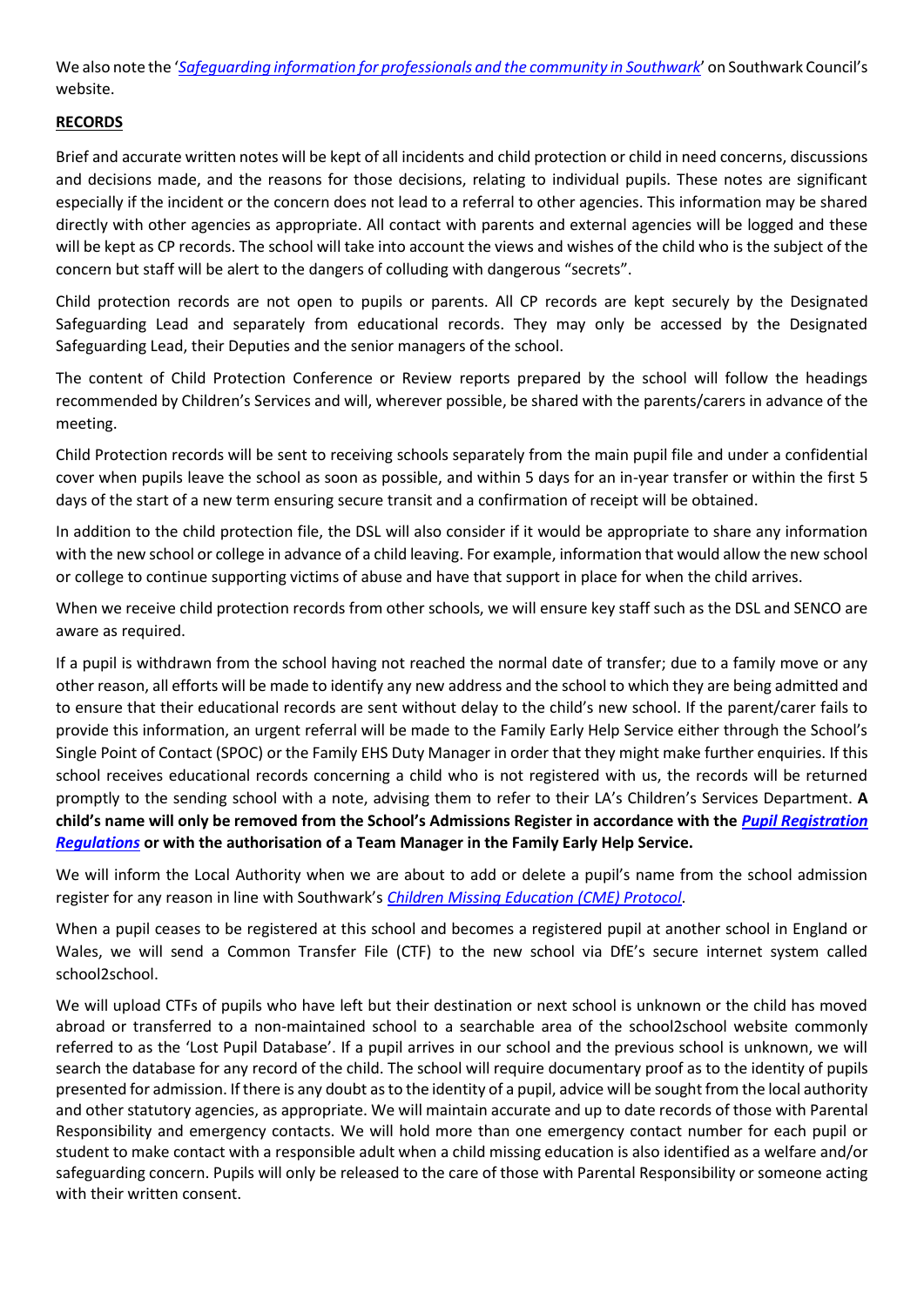We will take actions according to Southwark's *[Protocol for Children who are Uncollected from School](https://southwark.proceduresonline.com/chapters/pr_child_not_collect_school.htm)* when pupils who ordinarily do not make their own way home are not collected by their parents/carers at the end of the school day or from after school clubs and activities and when any children with Special Educational Needs who are transported from school can not be dropped-off at their home or meeting point due to the absence of the parent or carer.

# **SAFETY IN THE SCHOOL**

No internal doors to classrooms will be locked whilst pupils are present in these areas.

Entry to school premises will be controlled by doors that are secured physically or by constant staff supervision or video surveillance. Our headteacher will use their professional judgement about the need to escort or supervise visitors such as children's relatives or other visitors attending a sports day. In the case of individuals visiting the school in a professional capacity e.g. educational psychologists, social workers etc., we will check their ID and be assured that the visitor has had the appropriate DBS check (or the visitor's employers have confirmed that their staff have appropriate checks). They will be logged into and out of the premises and will be asked to wear their identity badges or be issued with school visitor badges. Unidentified visitors will be challenged by staff or reported to the Headteacher or school office. Carelessness in closing any controlled entrance will be challenged.

The presence of intruders and suspicious strangers seen loitering near the school or approaching pupils, will be reported to the Police by calling 101 or 999, depending on the circumstances and the urgency of the case so that if police stops these individuals they can be spoken to about what they were doing and dealt with accordingly. Brief information about the incident will be sent to LA's Schools Safeguarding Coordinator with a view to alerting other local schools in liaison with the police and through appropriate systems.

Parents, carers or relatives may only take still or video photographic images of pupils in school or on school-organised activities with the prior consent of the school and then only in designated areas. Images taken must be for private use only. Recording and/or photographing other than for private use would require the consent of the other parents whose children may be captured on film. Without this consent the Data Protection legislation would be breached. If parents do not wish their children to be photographed or filmed and express this view in writing, their rights will be respected.

# **CURRICULUM**

John Donne Primary School acknowledges the important role that the curriculum can play in the prevention of abuse and in the preparation of our pupils for the responsibilities of adult life and citizenship. We will ensure that children are taught about safeguarding, including online safety and will consider this as part of providing a broad and balanced curriculum. It is expected that all curriculum co-ordinators will consider the opportunities that exist in their area of responsibility for promoting the welfare and safety of pupils. As appropriate, the curriculum will be used to build resilience, help pupils to keep safe and to know how to ask for help if their safety is threatened. As part of developing a healthy, safer lifestyle, pupils will be taught, for example:

- to recognise and manage risks in different situations and then decide how to behave responsibly;
- to judge what kinds of physical contact are acceptable and unacceptable;
- to recognise when pressure from others (including people they know) threatens their personal safety and wellbeing; including knowing when and where to get help;
- to be aware of sexual harassment, online abuse, sexual violence and issues of consent and safeguarding risks, including online risks and what constitutes a healthy relationship, both online and offline via a carefully planned relationships, sex and health education curriculum.
- to use assertiveness techniques to resist unhelpful pressure;
- emotional literacy.

Where necessary we will work with external agencies to support this work, for example via The Agencies Supporting Southwark Programme (*[ASSP](https://www.southwark.gov.uk/childcare-and-parenting/children-s-social-care/child-protection/agencies-supporting-southwark-programme-assp)*), which is the quality assurance gateway for all organisations and individuals wishing to work with Southwark's children and young people.

All computer equipment and internet access within the School will be subject to appropriate "parental controls" and Internet safety rules in line with our Online Safety Policy. We will be careful that "over blocking" does not lead to unreasonable restrictions as to what children can be taught with regard to online teaching and safeguarding.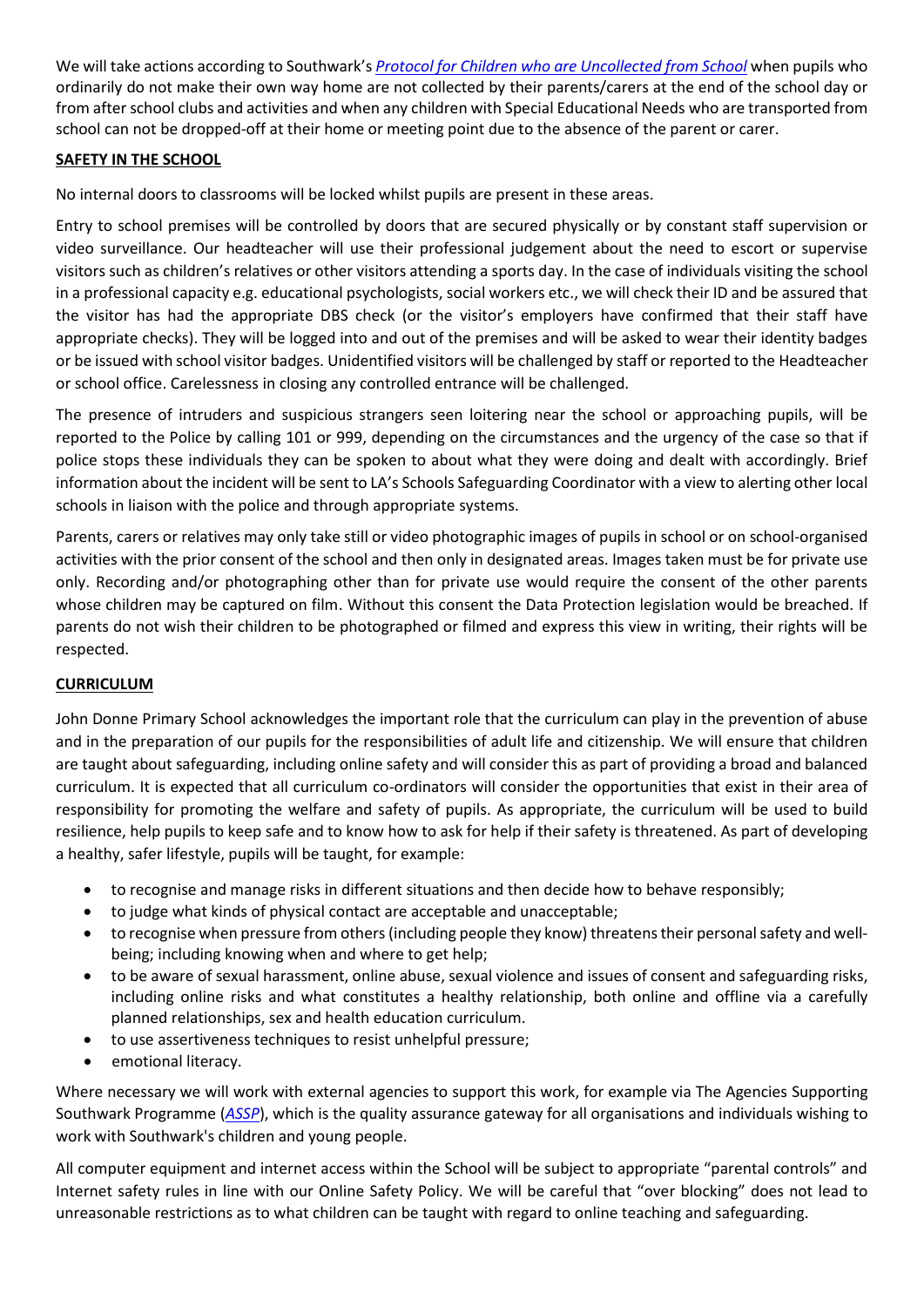## **HEALTHY SCHOOLS LONDON**

John Donne Primary School will work with partners to promote a whole, healthy school approach and achieve the "Healthy School London" status – including a focus on the curriculum with the aim of:

- Using the full capacity and flexibility of the curriculum to help pupils to be safe, healthy and happy;
- Developing a school ethos, culture and environment as well as provision for spiritual, moral, social and cultural (SMSC) education that encourage a healthy lifestyle for all children and young people, including the disadvantaged and vulnerable;
- Delivering the new mandatory Relationships & Sex Education (RSE) and Health Education (HE) and/or where delivered, through Personal, Social, Health and Economic (PSHE) & Wellbeing Education – including specifically consent, sexual harassment and sexual violence, including online;
- Providing high quality Physical Education (PE) and sport to promote physical activity;
- Promoting an understanding of the full range of issues and behaviours which impact upon lifelong health and wellbeing, including emotional wellbeing and mental health;
- Working in partnerships with parents/carers, local communities, external agencies and volunteers to support health and wellbeing of all pupils including the most vulnerable and disadvantaged.
- Ensuring that food and drink available across the school day reinforce the healthy lifestyle message;

## **WORKING IN PARTNERSHIP WITH PARENTS**

It is our policy to work in partnership with parents or carers to secure the best outcomes for our children. We will therefore communicate as clearly as possible about the aims of this school.

- We will use clear statements in our brochures and correspondence.
- We will liaise with agencies in the statutory, voluntary and community sectors and locality teams that are active in supporting families.
- We will be alert to the needs of parents/carers who do not have English as their first language and will utilise the translation services as necessary.
- We will distribute the LA's leaflet for parents, "*[Protecting Children in Education Settings](https://schools.southwark.gov.uk/assets/attach/4636/Protecting-children-in-education-settings-2018.pdf)*".
- We will make available a copy of this policy to any parent who requests it. The policy will also be available through the school's web site.
- We will keep parents informed as and when appropriate.

#### **MONITORING AND EVALUATION**

The governing body will monitor the safeguarding arrangements in the school to ensure that these arrangements are having a positive impact on the safety and welfare of children. This will be evaluated on the basis of evidence of:

- the extent to which a positive culture and ethos is created where safeguarding is an important part of everyday life in the school, backed up by training at every level
- the content, application and effectiveness of safeguarding policies and procedures, and safer recruitment and vetting processes
- the quality of safeguarding practice, including evidence that staff are aware of the signs that children may be at risk of harm either within the setting or in the family or wider community outside the setting
- the timeliness of response to any safeguarding concerns that are raised
- the quality of work to support multi-agency plans around the child.

#### **COMPLAINTS**

All complaints arising from the operation of this policy will be considered under the school's complaint procedure, with reference to the LA's Strategic Lead Officer for safeguarding in education services, as necessary.